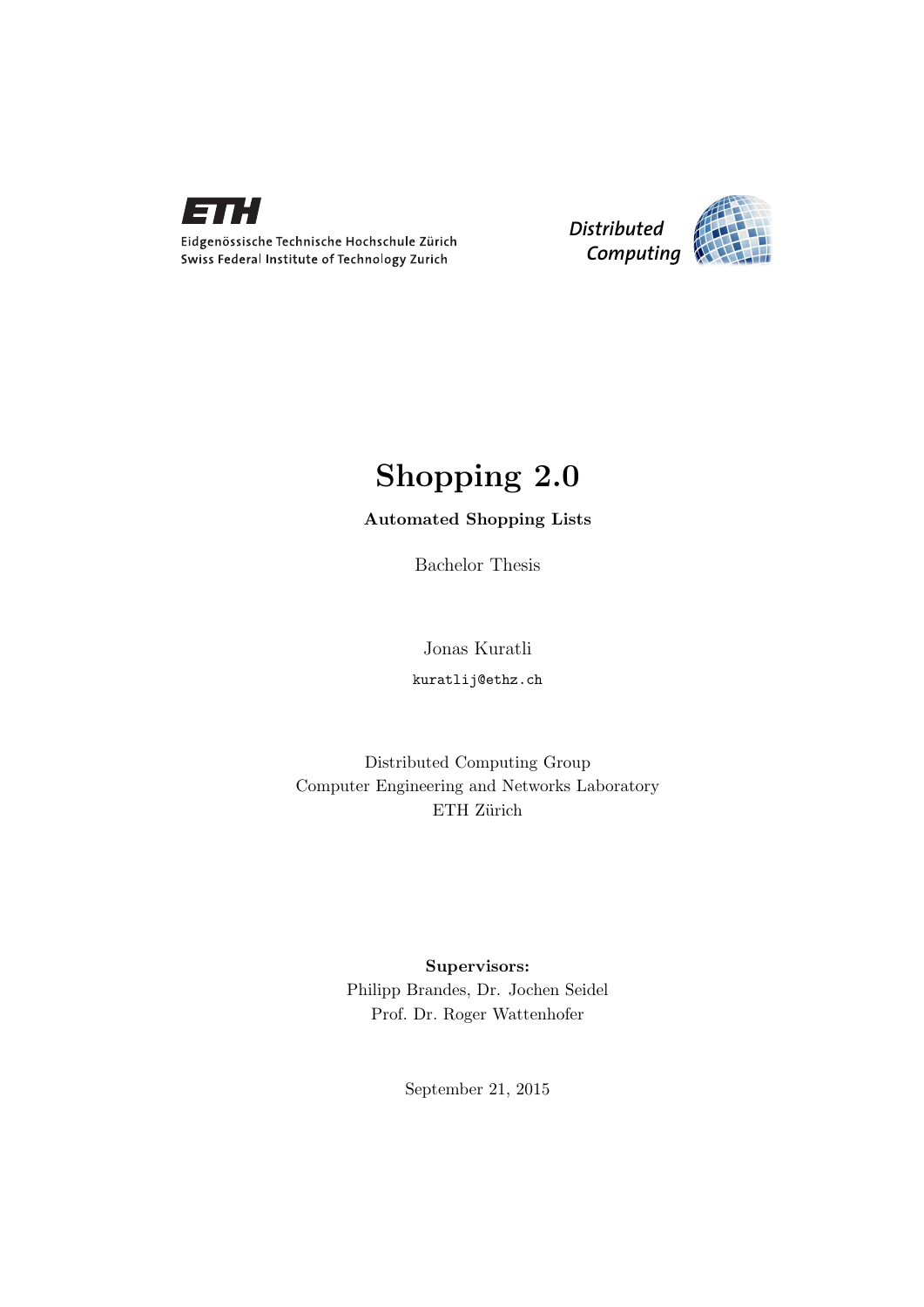# Abstract

<span id="page-1-0"></span>Shopping lists are still written mostly on paper, even though a high percentage of the population owns a smartphone. We aim at improving shopping experience with the use of a smartphone, more specifically by developing an app for Android smartphones which serves as a shopping list with extended functionality. The main improvement over common shopping lists is the automatic prediction of purchases by analyzing the user's previous shopping behaviour. We will evaluate the algorithm and show that it is possible to predict a part of user's shopping list, especially items bought regularly.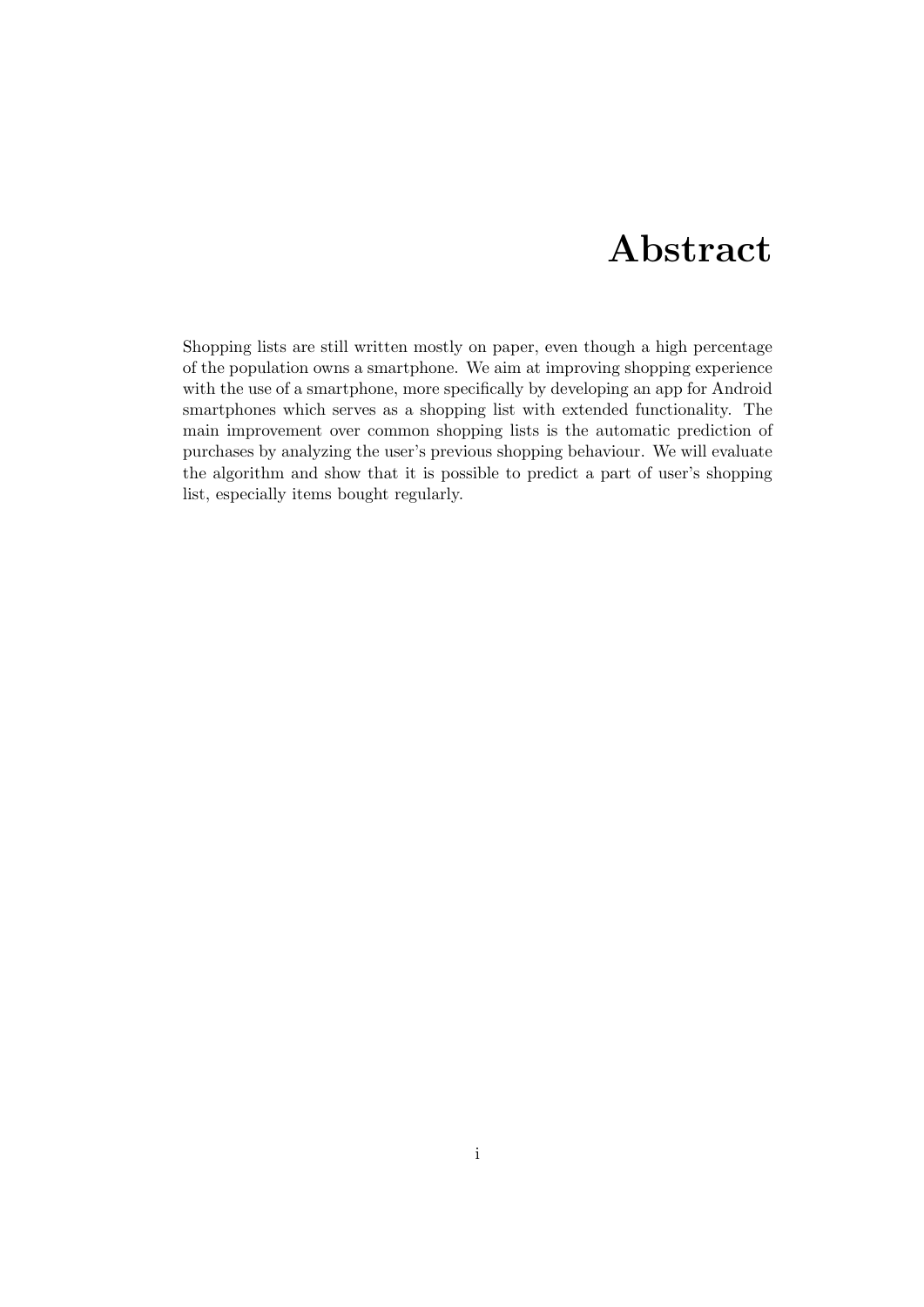# **Contents**

|                | <b>Abstract</b>     |                                     | i              |  |  |  |  |
|----------------|---------------------|-------------------------------------|----------------|--|--|--|--|
| 1              |                     | <b>Motivation</b>                   | 1              |  |  |  |  |
| $\overline{2}$ | <b>Related Work</b> |                                     |                |  |  |  |  |
|                | 2.1                 |                                     | $\overline{2}$ |  |  |  |  |
| 3              |                     | <b>Predicting Shopping Lists</b>    | 3              |  |  |  |  |
|                | 3.1                 |                                     | 3              |  |  |  |  |
|                | $3.2\,$             |                                     | 4              |  |  |  |  |
| 4              |                     | Implementation                      | 7              |  |  |  |  |
|                | 4.1                 |                                     | $\overline{7}$ |  |  |  |  |
|                |                     | 4.1.1                               | $\overline{7}$ |  |  |  |  |
|                |                     | 4.1.2<br>Generic Items              | 10             |  |  |  |  |
|                |                     | 4.1.3                               | 12             |  |  |  |  |
|                | 4.2                 |                                     | 12             |  |  |  |  |
|                | 4.3                 |                                     | 13             |  |  |  |  |
|                | 4.4                 |                                     | 14             |  |  |  |  |
|                | 4.5                 | Client                              | 14             |  |  |  |  |
|                | 4.6                 | <b>Server</b>                       | 16             |  |  |  |  |
|                |                     | 4.6.1                               | 16             |  |  |  |  |
| $\bf{5}$       |                     | Tuning & Evaluation                 | 18             |  |  |  |  |
|                | 5.1                 |                                     | 18             |  |  |  |  |
|                | 5.2                 |                                     | 22             |  |  |  |  |
| 6              |                     | <b>Future Work &amp; Conclusion</b> | 25             |  |  |  |  |
|                |                     | <b>Bibliography</b>                 | 26             |  |  |  |  |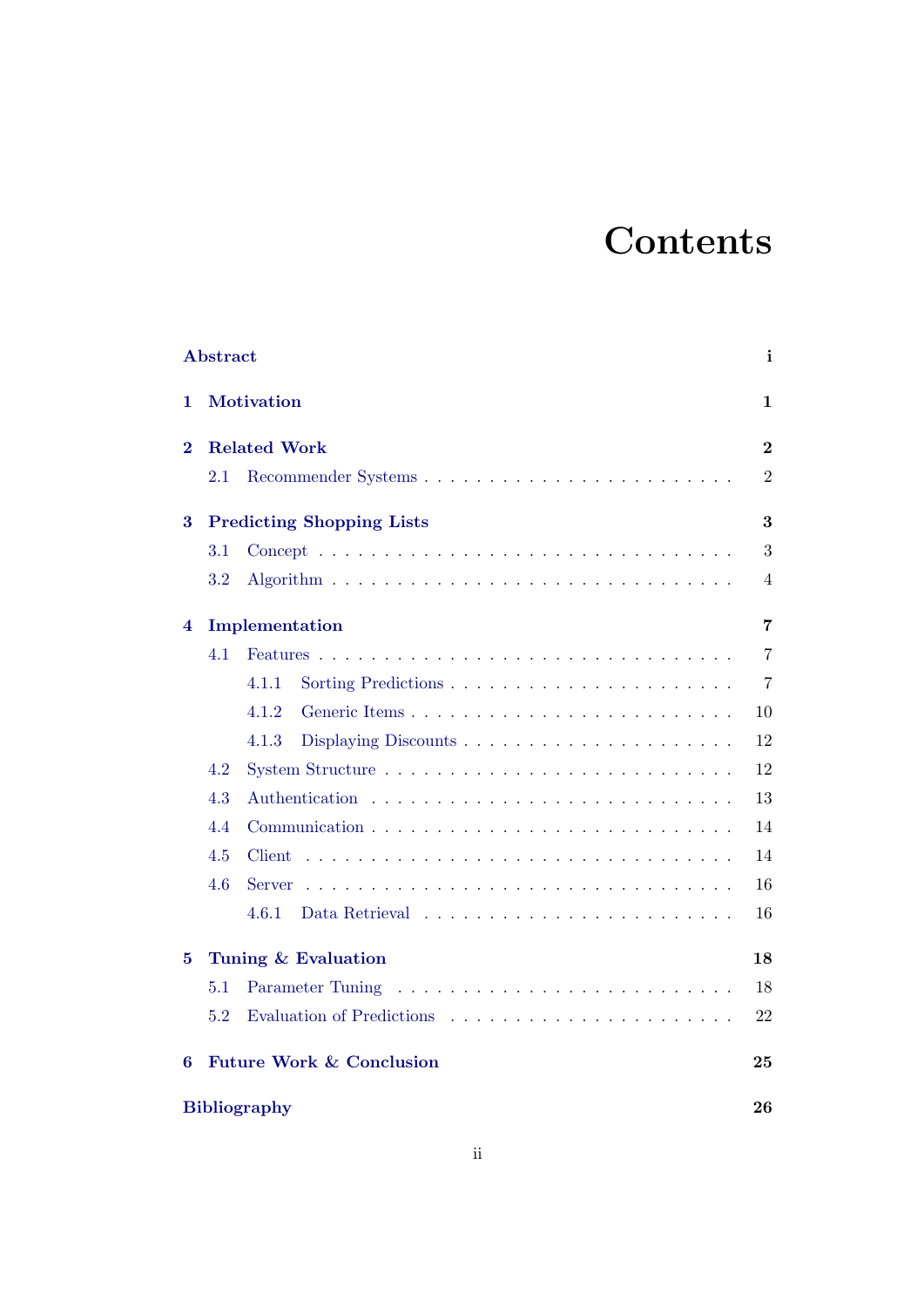# CHAPTER<sub>1</sub> Motivation

<span id="page-3-0"></span>Today, a big part of everyday life is made easier by the help of some electronical device. However, the common task of shopping is still largely paper-based. This leads to frustration, be it by forgetting to include that item you usually buy in your hand-written shopping list, by having to cross the whole store several times because the items on the list are noted randomly, or by having to check your supplies first to know what you are missing.

This thesis addresses these issues by offering an app for Android smartphones which serves as a regular shopping list with additional features. The app communicates with a server that excutes analysis functions and stores purchase data.

To help the user in compiling a list even though they do not know the exact supplies they have at home, the server analyzes previous purchases, identifies items bought regularly and uses this information to estimate whether the user has to buy that item because his supply is likely to run out.

To prevent unnecessary distance covered in the store, the system learns from app users by analyzing in what order they get items and infering a possible order in which items are placed in the store.

The resulting app improves shopping experience as it not only offers an easy way to keep track of the items in a paperless way but also addresses the abovementioned issues and further offers easy extensibility.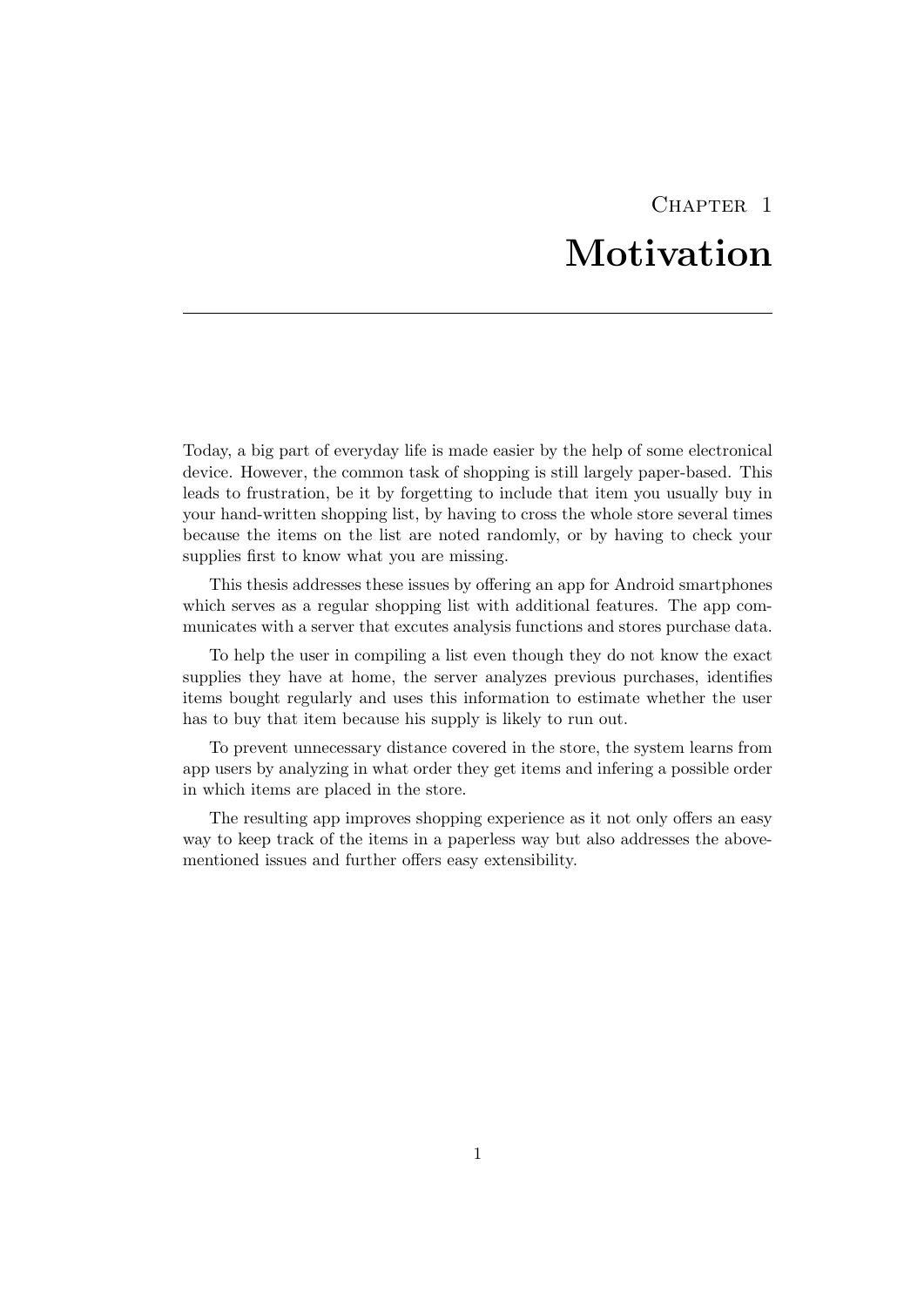# CHAPTER<sub>2</sub> Related Work

## <span id="page-4-1"></span><span id="page-4-0"></span>2.1 Recommender Systems

The most widespread use of predicting shopping lists today are recommender systems. These learn from user preferences and try to find users with similar interests to recommend an item one of these users liked or bought to all of the other users. One of the most interesting applications is recommending new movies to users (e.g. done by Netflix [\[1\]](#page-28-1)) or displaying items bought together (e.g. used by Amazon [\[2\]](#page-28-2)).

These are, however, not suitable for the task tackled in this paper. The main conceptual difference lies in the fact that items bought in convenience stores such as Migros are bought every so often, while movies are typically watched once and items bought once, meaning they are only recommended once.

Implementation-wise, most recommender systems apply some sort of matrix factorization to the matrix containing known information such as movie ratings to obtain a guess for the missing entries. The success of this approach is based on the fact that for every row, some values are known (e.g. ratings for movies by one user) and the missing values in the row are then predicted, a task highly suitable for matrix factorization. However, the creation of a shopping list from scratch is equal to guessing the contents of a whole new row in a matrix, a task not suitable for any matrix factorization techniques.

The approach at predicting shopping lists in this paper is therefore different, and will be explained in-depth in the following chapter.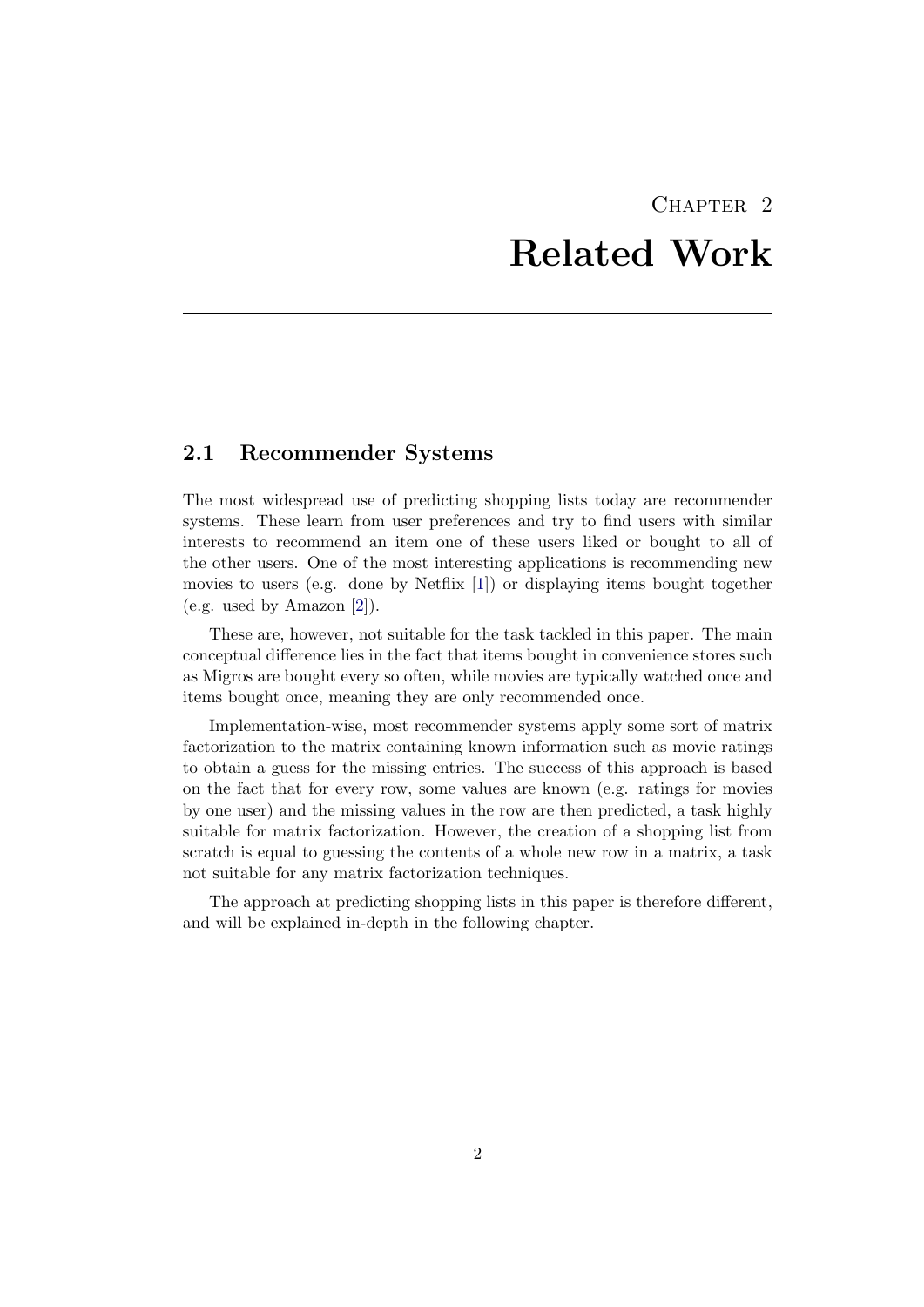## CHAPTER<sub>3</sub>

# <span id="page-5-0"></span>Predicting Shopping Lists

To explain the prediction algorithm introduced in this section, Table [3.1](#page-5-2) will be used. It features a collection of made-up receipts of a user who only buys the four items listed, with an x indicating that an item has been bought on a specific date at the amount noted in brackets. The algorithm tries to predict what the user should buy next (2015-03-12) and in what quantity.

|                  | Coca-Cola Zero  | Ice Tea | Vollmilch        | Chips       |
|------------------|-----------------|---------|------------------|-------------|
| 2015-02-03       | x(2)            | x(1)    | x(2)             |             |
| 2015-02-08       | $\mathbf{x}(2)$ |         | $\mathbf{x}$ (3) |             |
| 2015-02-14       | $\mathbf{x}(2)$ | x(1)    | x(2)             | $\rm x~(2)$ |
| 2015-02-15       |                 |         |                  | X           |
| 2015-02-18       | x(1)            |         |                  |             |
| $2015 - 02 - 25$ | x(3)            | x(1)    | $\mathbf{x}(1)$  |             |
| 2015-03-01       | $\mathbf{x}(1)$ |         | x(2)             |             |
| 2015-03-07       | x(3)            | x(1)    | x(3)             | $\rm x$ (5) |
| 2015-03-12       | ?               |         | ?                | ?           |

<span id="page-5-2"></span>Table 3.1: Example list of purchases of four different items

## <span id="page-5-1"></span>3.1 Concept

The main idea of this algorithm is to determine how regularly each item is bought and then check whether enough time has passed since the last purchase. To obtain this information, for each item the average  $a$  of the time difference between every pair of receipts containing that item is calculated. Next, the algorithm determines the time difference  $t$  between the time the function is called and the last known time the user bought the item (date & time). To check whether enough time has passed, the algorithm calculates the difference ratio r given by the following division: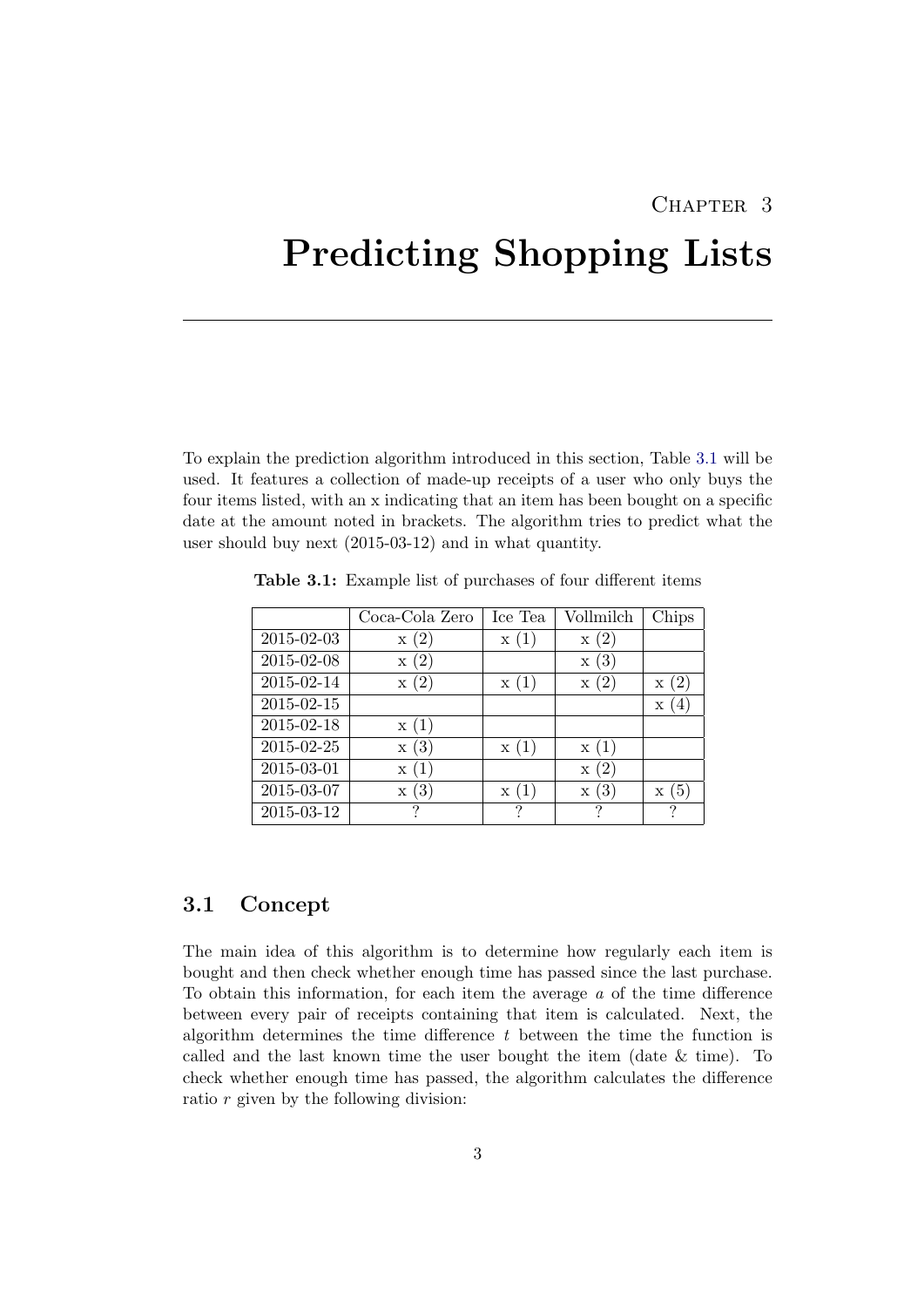3. PREDICTING SHOPPING LISTS 4

$$
r=\frac{t}{a}
$$

<span id="page-6-1"></span>It can be seen that  $r$  will increase linearly with the time passed since the last purchase, and items should most likely be proposed at a value around 1. For the example data introduced before, the values of  $a, t$ , and  $r$  can be seen in Table [3.2](#page-6-1)

|   | $Coca-Cola Zero$ | Ice Tea | Vollmilch | Chips |
|---|------------------|---------|-----------|-------|
| a | 128              | 256     | 162       | 228   |
|   | 120              | 120     | 120       | 120   |
|   | J.94             | 0.47    | 0.74      | 0.53  |

**Table 3.2:** Values for  $a, t$ , and  $r$ 

## <span id="page-6-0"></span>3.2 Algorithm

As a first step, the algorithm iterates over all receipts and excludes all items that were bought less than four times by the user. This adds a certain significance to the regularity of purchases of that item. On the downside, items the user just started buying regularly will only show up after some purchases.

Items with similar names are now merged into a single, generic item (For implementation details, see Section [4.1.2\)](#page-12-0). This is to improve the quality of the data used, as for example two items called *Bio Vollmilch* and *Milch 1L* denote the same generic item  $Milch$ . Since the user selects one of the two by personal preference, it suffices to propose the generic item  $Milch$  and leave the choice of what item to buy up to the user. The mapping aids in deriving this generic proposal by checking each item's name against the database and, if the database holds an entry for a mapping of the item to a more generic item, applying said mapping.

Next, the algorithm iterates over the items determined before and then, for each of these items, iterates over all receipts containing the item, making note of the average time difference in hours between every pair of subsequent receipts, which yields the average time difference a. Additionally, the standard deviation  $\sigma$  of a is calculated. In the same iteration, the algorithm notes the average amount each item is bought at. This gives an intermediate result containing all items not excluded in the first step, along with values for r, a and  $\sigma$  for every item.

At this point a first threshold is applied. If the standard deviation is more than twice as high than the average  $a$ , the item will not be predicted. This rules out accidental predictions of items users do not seem to buy regularly, but are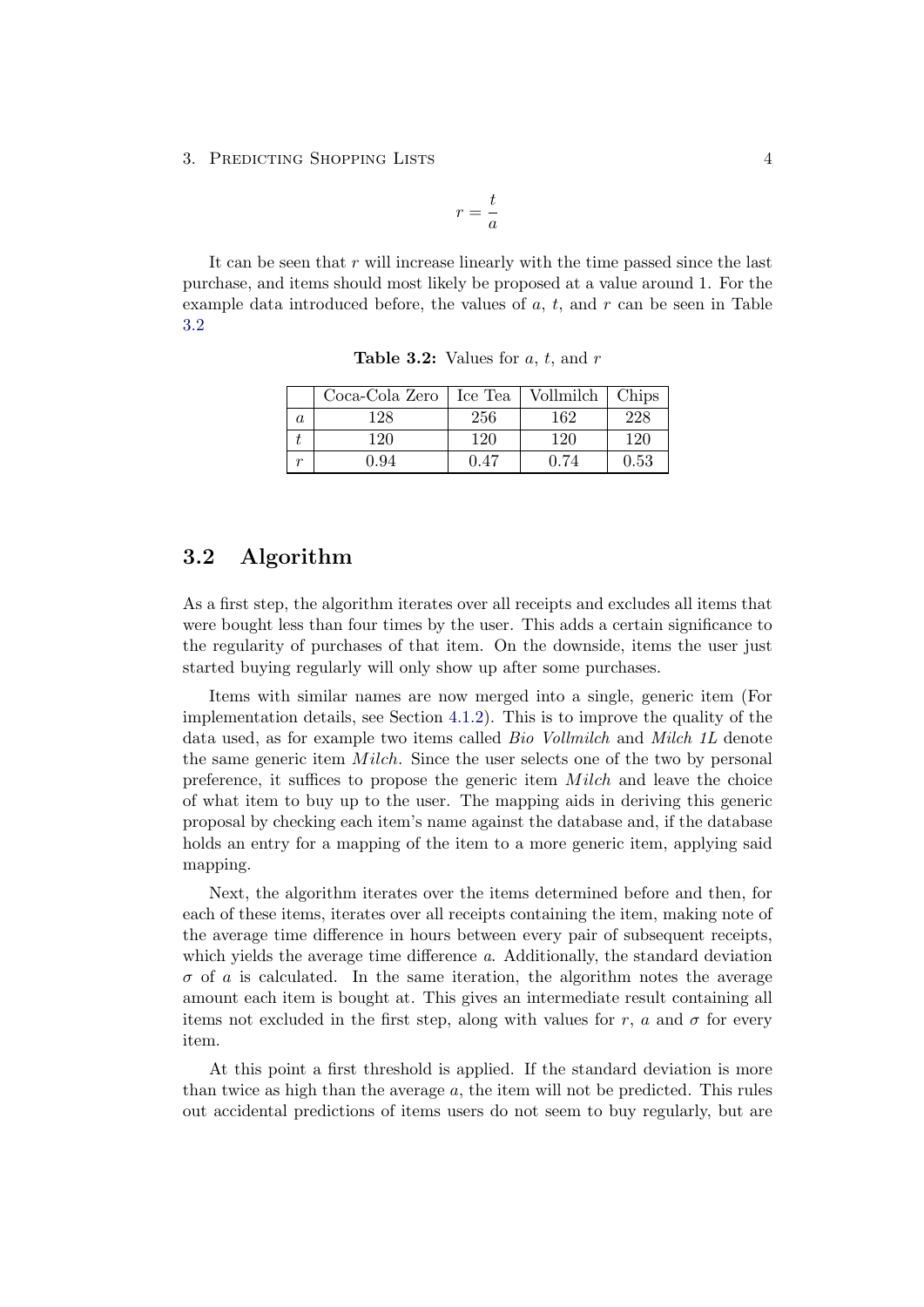#### 3. PREDICTING SHOPPING LISTS 5

rather bought in a random fashion (e.g. for a party), and would therefore be hard to predict correctly. As can be seen in Table [3.3,](#page-7-0) none of the four example items will be excluded by this threshold.

<span id="page-7-0"></span>**Table 3.3:** Values for a and  $\sigma$  for the four example items. All items are kept, as the standard deviation  $\sigma$  of the time difference between purchases is less than twice the average of said time difference for all items.

|            | Coca-Cola Zero | Ice Tea | Vollmilch | Chips  |
|------------|----------------|---------|-----------|--------|
| $\it a$    | 128            | 256     | 162       | 228    |
|            | 29.07          | 13.86   | 71.67     | 288.50 |
| $a/\sigma$ | $\rm 0.23$     | 0.05    | 0.44      | 27     |

Finally, the before-mentioned ratio  $r$  is calculated and compared to the two input parameters  $r_{min}$  and  $r_{max}$ , which are bordering values for r. The lower limit's necessity is obvious, the upper limit however is less so. It is used to prevent items from being predicted over and over again. This is due to the fact that an item not bought for a long time (e.g. if the user does not buy it any more) will have a constantly increasing value of r. Setting an upper bound will, after this bound was crossed, exclude the item from all future predictions. The process of tuning these parameters is explained in Section [5.1.](#page-20-1)

If  $r$  lies between or is equal to one of the two values, the item is added to the result list. The amount the user should buy is calculated by multiplying the average amount the item was bought at by the value of r, rounding to the nearest integer.

After the algorithm checked all items a shopping list like in Table [3.4](#page-7-1) is obtained, containing all items proposed to the user and the quantity in which they will be proposed.

<span id="page-7-1"></span>Table 3.4: Decision on which items to propose in what quantity (assuming  $r_{min} = 0.8$  and  $r_{max} = 1.8$ )

|                  | Coca-Cola Zero | Ice Tea | Vollmilch | Chips |
|------------------|----------------|---------|-----------|-------|
| $\sim$           | 0.94           | 0.47    | 0.74      | 0.53  |
| Average amount   |                |         | 2.17      | 3.67  |
| Buy item $(Y/N)$ |                |         |           |       |
| Predicted amount |                |         |           |       |

In a final step, the algorithm determines the order in which the items are likely to be placed in the store. This is done by learning from previous purchases. The algorithm analyzes in what order users check items and determines an approximate order in which the user will likely find the items in the store.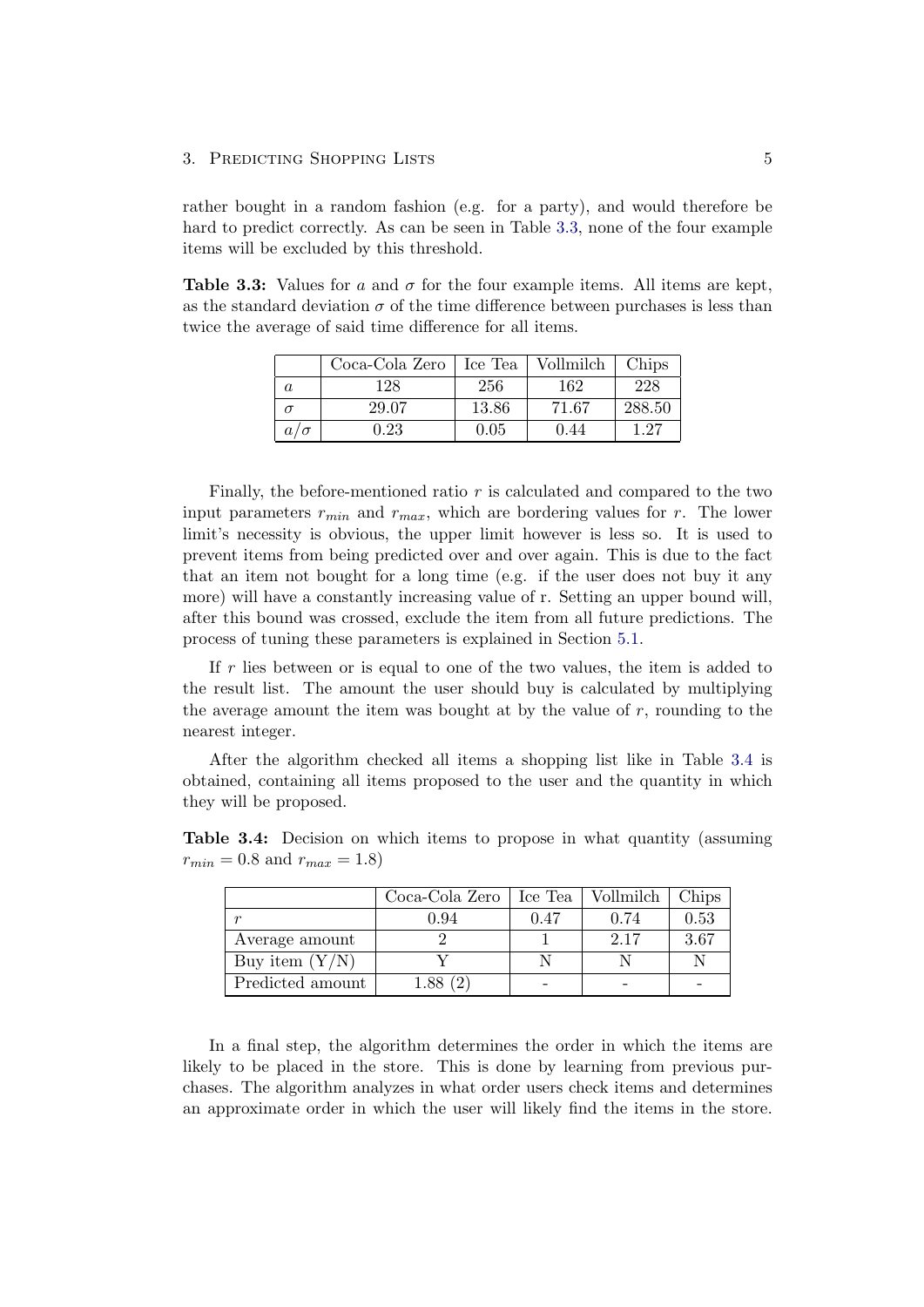### 3. PREDICTING SHOPPING LISTS 6

Implementation details are described in Section [4.1.1.](#page-9-2)

Pseudocode for this algorithm can be seen in Algorithm [1.](#page-8-0)

<span id="page-8-0"></span>

|     | 1: function PREDICT $(r_{min}, r_{max})$                                   |
|-----|----------------------------------------------------------------------------|
| 2:  | <i>items_to_check</i> $\leftarrow$ Items bought at least 4 times           |
| 3:  | $generic\_items \leftarrow \text{MERGE\_SIMILAR\_ITEMS}(items\_to\_check)$ |
| 4:  | all_receipts $\leftarrow$ All receipts present in DB for user              |
| 5:  | $t \leftarrow$ Time passed since last purchase                             |
| 6:  | $predictions \leftarrow \lceil \rceil$                                     |
| 7:  | for item in items_to_check: do                                             |
| 8:  | $a \leftarrow$ Average time diff. between two purchases of <i>item</i>     |
| 9:  | $\sigma \leftarrow$ Standard deviation of a                                |
| 10: | $a_{amount} \leftarrow$ Average amount the item was bought at before       |
| 11: | if $\sigma > 2 \cdot a$ then                                               |
| 12: | $r \leftarrow t/a$                                                         |
| 13: | if $r_{min} \leq r \leq r_{max}$ then                                      |
| 14: | $p_{\text{-}}amount \leftarrow a_{amount}/r$                               |
| 15: | Append <i>(item, p_amount)</i> to <i>predictions</i>                       |
| 16: | end if                                                                     |
| 17: | end if                                                                     |
| 18: | end for                                                                    |
| 19: | $sorted\_predictions \leftarrow$ SORT_IN_STORE_ORDER( <i>predictions</i> ) |
| 20: | <b>return</b> sorted_predictions                                           |
|     | 21: end function                                                           |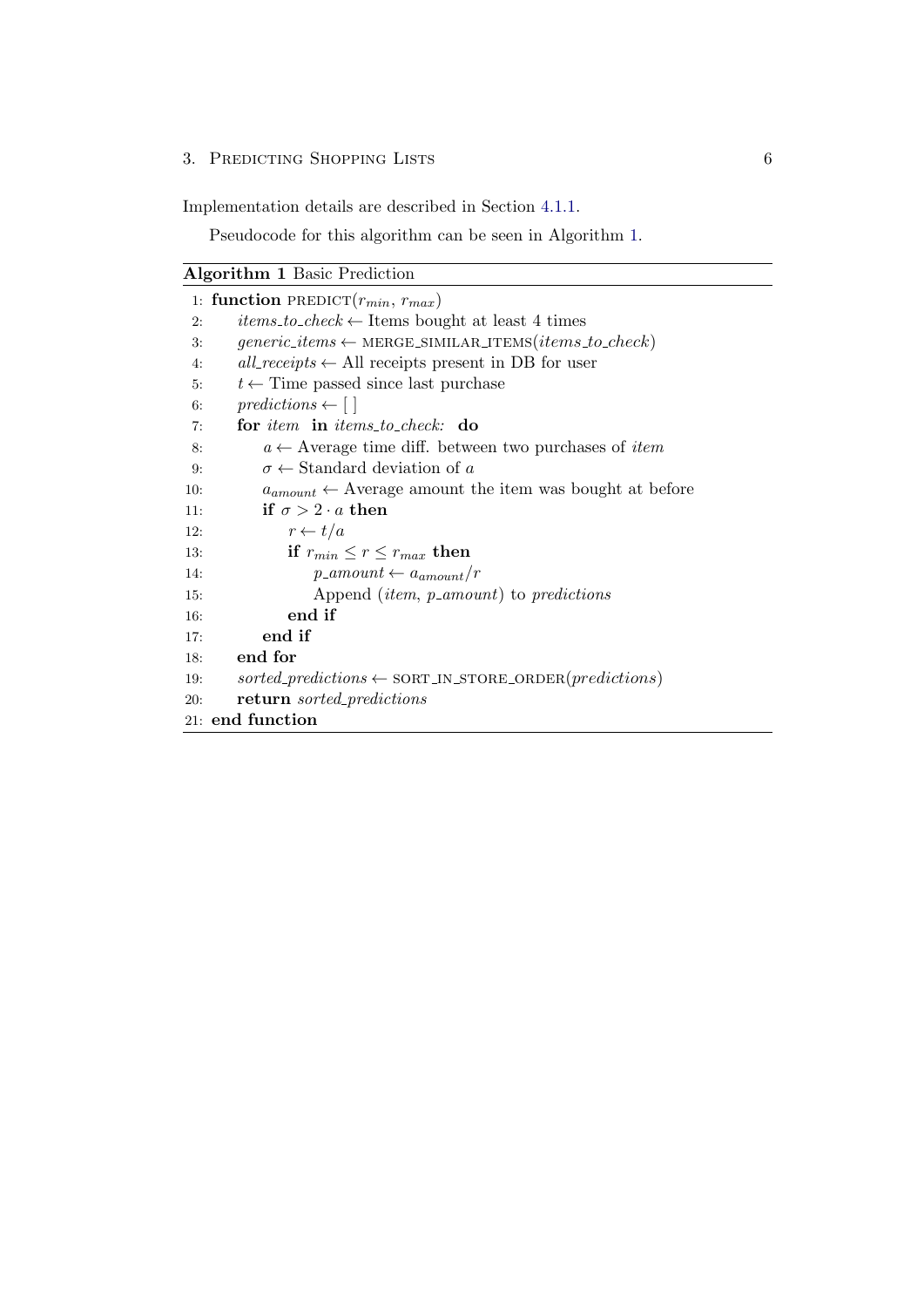## CHAPTER<sub>4</sub>

## Implementation

## <span id="page-9-1"></span><span id="page-9-0"></span>4.1 Features

### <span id="page-9-2"></span>4.1.1 Sorting Predictions

As briefly mentioned in Section [3.2,](#page-6-0) predictions proposed to the user are in an order that is likely to be close to the order in which the user will find the items proposed to them in the store. This feature is based on the assumption that the layout in all stores is approximately the same.

In order to sort predictions, the system learns from previous purchases. For every new purchase stored in the database (independent of the user), the system looks at the order in which the items were checked by the user and, for every pair of items, determines which of the two was checked later. Consider the four items in Table [4.1.](#page-9-3) The numbers in the table represent the order in which items were checked during different purchases.

<span id="page-9-3"></span>Table 4.1: Numerical order in which items were checked during purchases, i.e. an entry of 1 for a purchase means that the corresponding item was checked first during that purchase  $($ -  $=$  not bought)

| Date       | Tomaten | Coca-Cola | Milch | <b>Brot</b>    |
|------------|---------|-----------|-------|----------------|
| 2015-02-03 |         |           | 2     | 3              |
| 2015-02-08 |         |           | 3     | $\overline{2}$ |
| 2015-02-14 |         | 2         | 3     |                |
| 2015-02-15 | 2       | 3         |       |                |
| 2015-02-18 |         | 2         |       |                |
| 2015-02-25 | 2       |           |       |                |
| 2015-03-01 | 2       |           |       | 3              |
| 2015-03-07 |         |           | 3     | $\overline{2}$ |
| 2015-03-12 |         |           | 2     | 3              |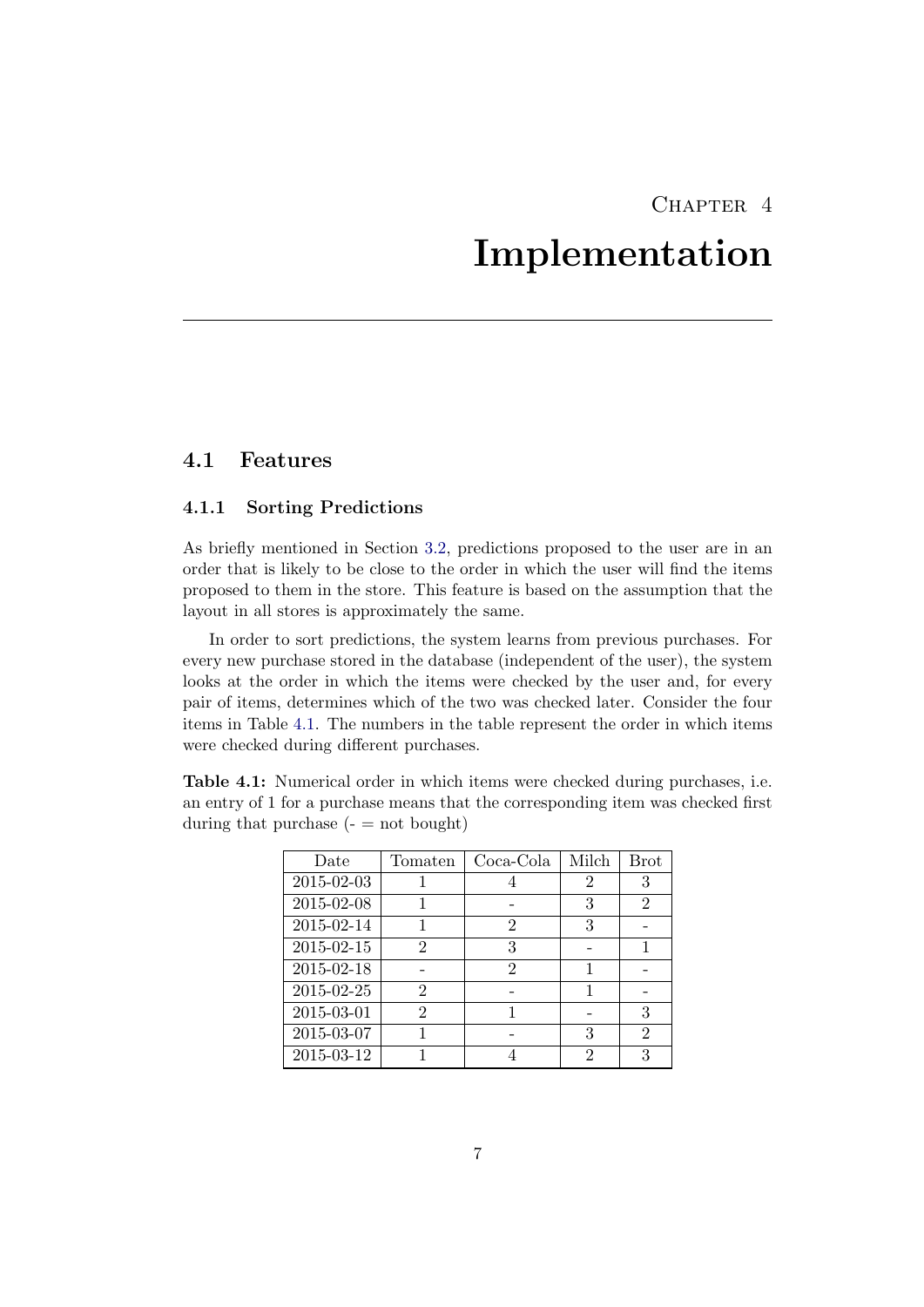#### 4. Implementation 8

For every purchase and every pair of items the item with the higher associated number in the ordering was checked later. This information is stored in a matrix M, as seen in Table [4.2,](#page-10-0) where for each pair  $\{i, j\}$ , the entry  $M_{i,j}$  states the amount of times the item represented by row i was checked earlier than the item represented by column  $i$ .

Items that are checked as one of the last items in most purchases will have low entries in their respective column, while items that are checked at the beginning of purchases will have high entries.

<span id="page-10-0"></span>Table 4.2: Matrix M: Stores how often items were checked later than other items. Each entry  $M_{i,j}$  denotes the amount of purchases so far where the item of row *i* was checked later than the item of column *j*. Example: The item *Coca-Cola* was checked after the item *Tomaten* during 4 different purchases before.

|           | Tomaten   Coca-Cola   Milch | <b>Brot</b> |
|-----------|-----------------------------|-------------|
| Tomaten   |                             |             |
| Coca-Cola |                             |             |
| Milch     |                             |             |
| Brot      |                             |             |

Next, for the set of items that should be ordered, the corresponding entries in the above-mentioned matrix are extracted into a new matrix  $N$ . For each row the entries are then scaled proportionally such that they scale up to 1, i.e. each entry  $N_{i,j}$  is given by

$$
N_{i,j} = \frac{M_{i,j}}{\sum_{s \in S} M_{i,s}},
$$

where  $S$  is the set of items to be ordered.

Items that were bought at the beginning in most purchases will, as before, have relatively high entries in their respective column.

Keeping the above conclusion in mind, the matrix is now represented as a state diagram (Figure [4.1\)](#page-11-0), where the items denote the states (abbreviated by their first letter) and the entries in  $N$  denote the probabilities of state changes, i.e.  $N_{i,j}$  denotes the probability that after state i, the system will be in j.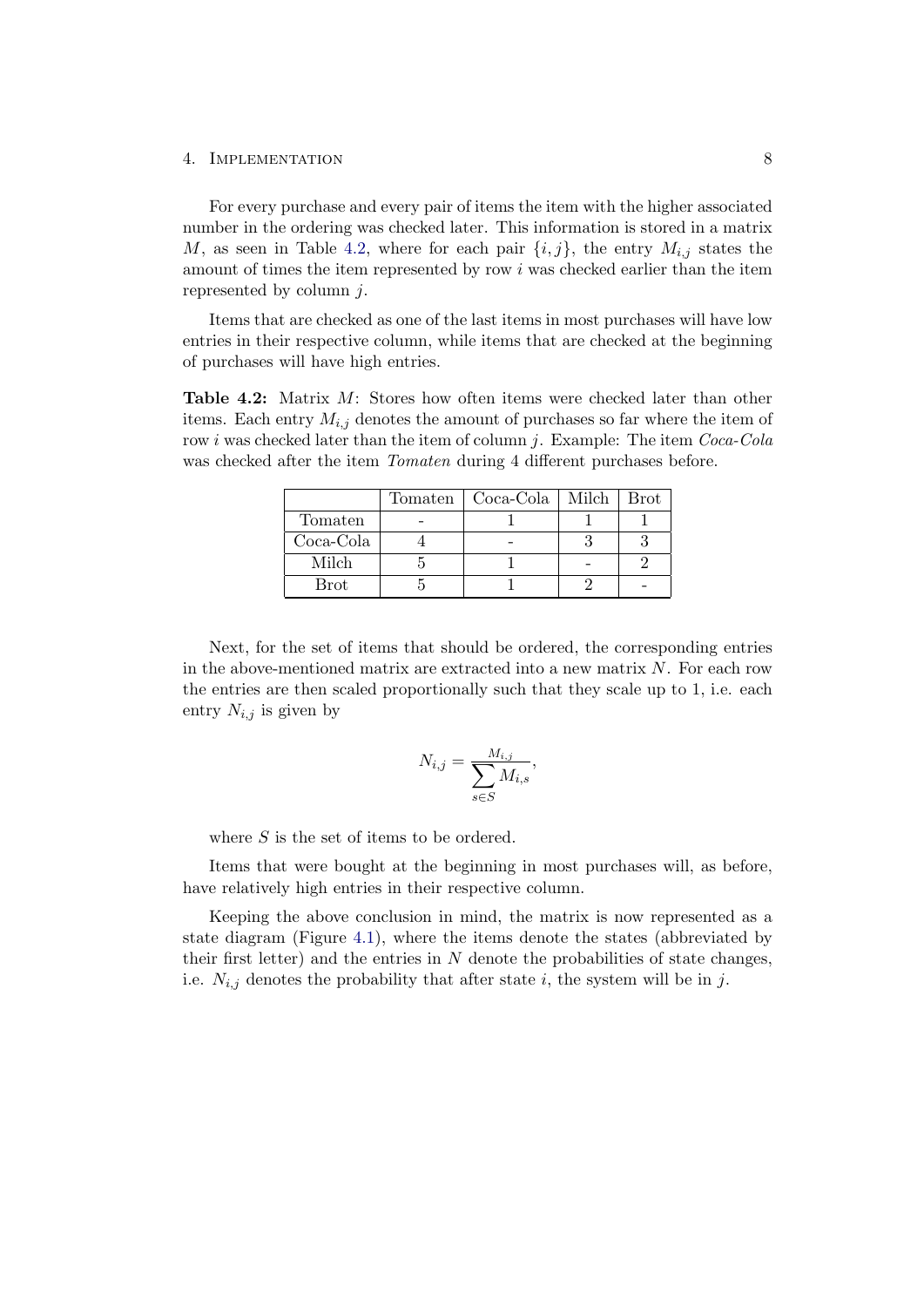#### 4. IMPLEMENTATION 9

|                       | Tomaten | Coca-Cola | Milch | Brot |
|-----------------------|---------|-----------|-------|------|
| Tomaten               |         | 0.33      | 0.33  | 0.34 |
| Coca-Cola             | 0.4     |           | 0.3   | 0.3  |
| Milch                 | 0.625   | 0.125     |       | 0.25 |
| $\operatorname{Brot}$ | 0.625   | 0.125     | 0.25  |      |

Table 4.3: Probability of state changes

<span id="page-11-0"></span>

Figure 4.1: State Diagram showing the state change probabilities

As stated before, an item checked late in many purchases will have low entries in its respective column, therefore implying that the edges going into its state will be of lower weight than ingoing edges of other states. This item should at the same time show up late in the ordering that the algorithm determines. Items that are represented by states with ingoing edges of low weight should thus be placed near the end of the ordered list. In turn, items represented by a state with ingoing edges of high weight should be placed at the beginning of the list.

In order to obtain a measure for how high each state's ingoing weights are in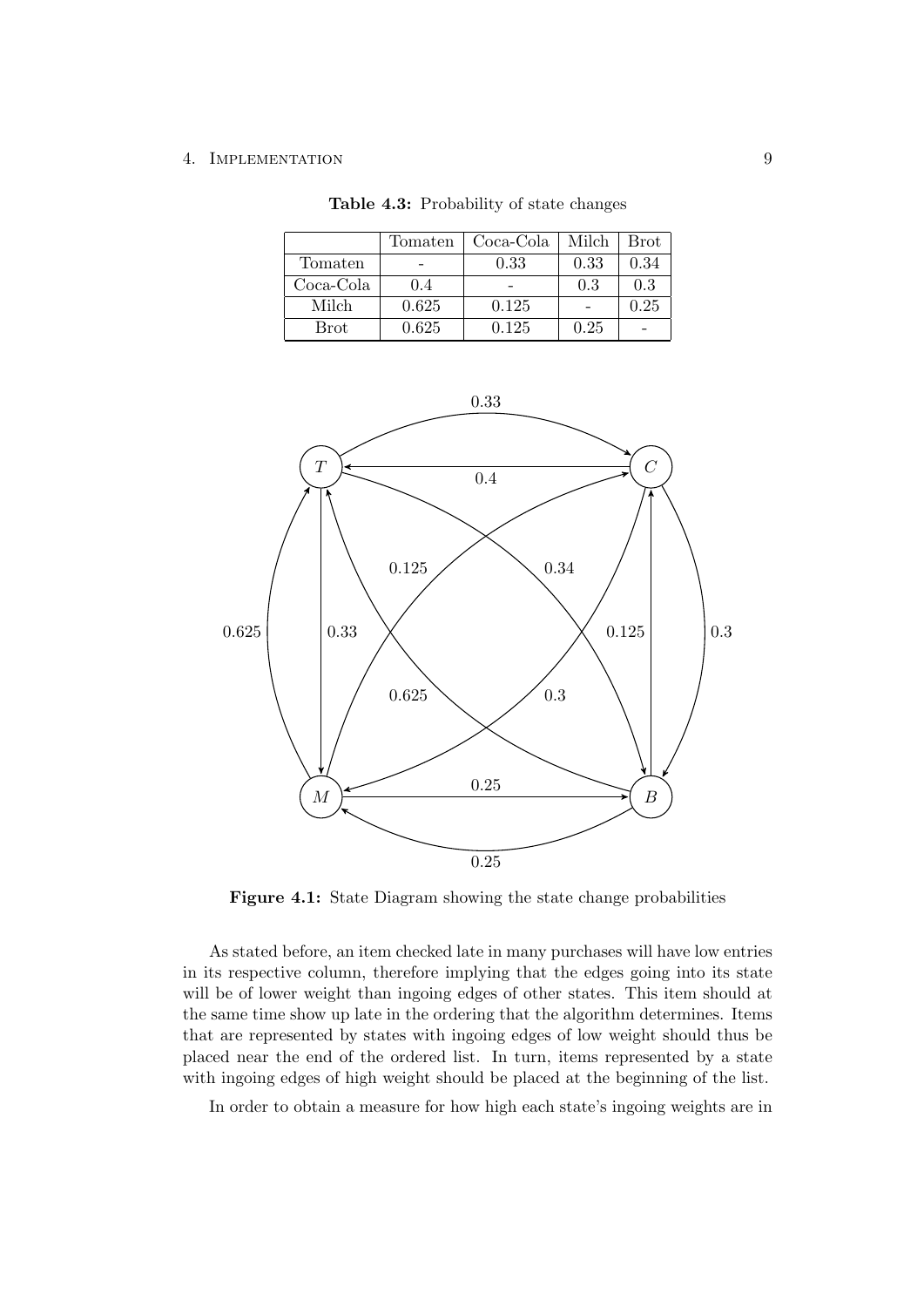#### 4. IMPLEMENTATION 10

comparison to the other states and in what order items should thus be placed, a Markov Chain is used to model the states and probabilities of state changes. For one, the state diagram obtained is a representation of a Markov Chain and therefore no additional work is required for creation. Additionally, the given restriction on the input data (all rows sum up to 1) leads to the fact that one can deduce steady-state probabilities of the Markov Chain obtained.

In a Markov Chain of the format explained above, the steady-state probabilities are denoted by a vector which, for each state  $i$ , denotes the probability that at a random time, the system will be in that state. It can be verified that a state with relatively high-weighted incoming edges is likely to have a high steady-state probability compared to the other states. Therefore, items checked early, whose states have, as explained above, high-weighted incoming edges, will have a higher steady-state probability and should be proposed early.

The algorithm thus orders the items by creating a Markov Chain as explained above, calculating the steady-state probabilities, ordering them by value and mapping them back to their respective items as seen in Table [4.4.](#page-12-1)

<span id="page-12-1"></span>Table 4.4: Steady-state probability (SSP) for example data and the order in which items should be placed ( $Rank\ 1$  through 4). The state  $T$  corresponding to the item Tomaten has the highest steady-state probability and the item is therefore placed at the top of the list  $(Rank 1)$ 

|           | SSP   | Rank |
|-----------|-------|------|
| Tomaten   | 0.360 |      |
| Coca-Cola | 0.177 |      |
| Milch     | 0.230 | З    |
| Brot      | 0.233 |      |

### <span id="page-12-0"></span>4.1.2 Generic Items

As briefly mentioned in Section [3.2,](#page-6-0) users who need a specific generic item (e.g.  $Milch$ ) do not always buy the exact same article in the store. The items  $Bio$ Vollmilch and Milch  $1L$ , for example, both represent an item Milch but have different names. Further, there may be users that do not always purchase items in the same size. Ice Tea 1L and Ice Tea 2L, for example, both denote the same item (Ice Tea) but in different sizes. Nevertheless, users should be sent predictions where the purchases of the two items were taken into account together.

To visualize the feature, consider the mock-up overview of purchases of a user for the four items mentioned above shown in Table [4.5.](#page-13-0)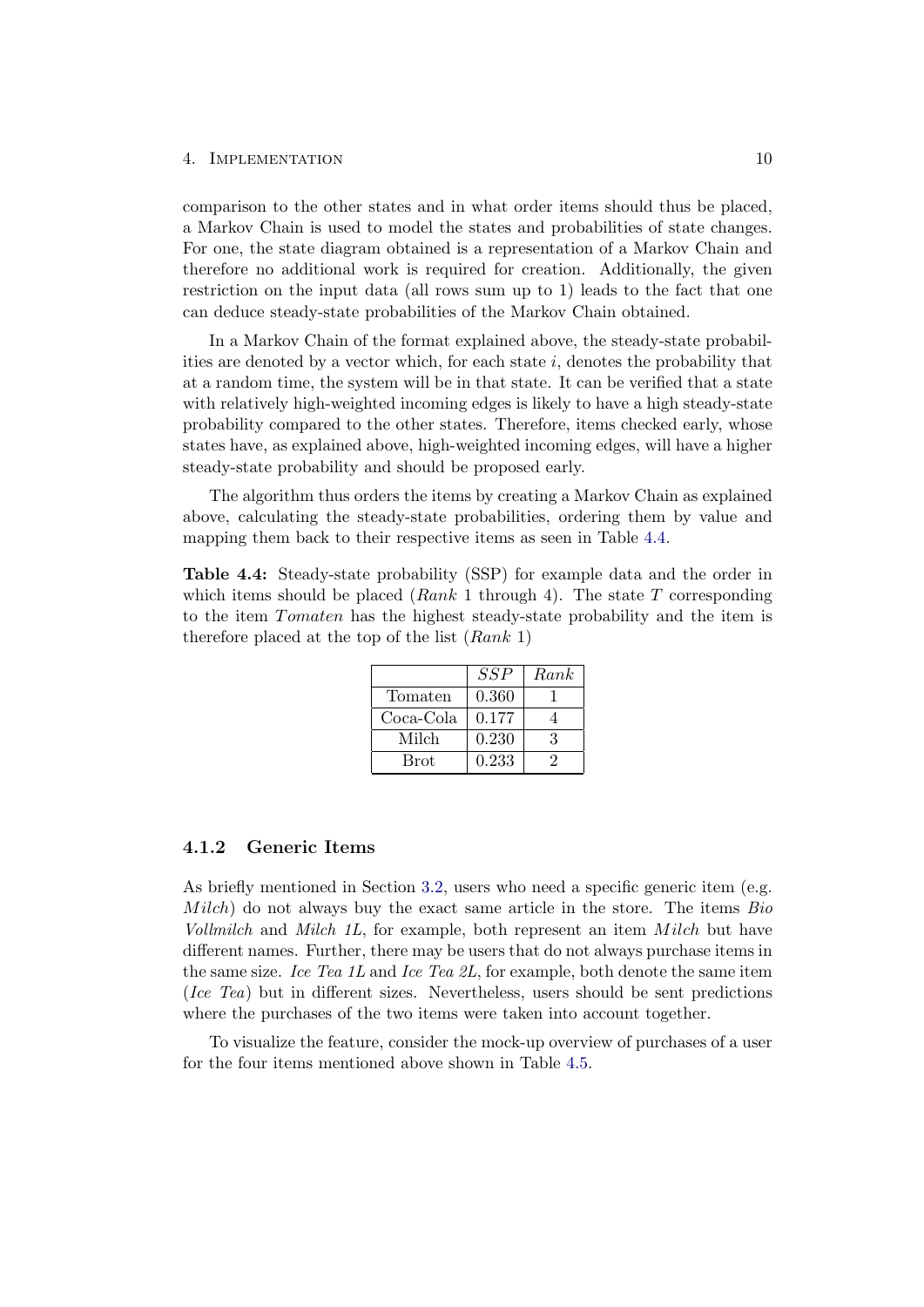#### <span id="page-13-0"></span>4. Implementation 11

|            | Bio Vollmilch   | M-Budget Milch      | Ice Tea 1L | Ice Tea 2L |
|------------|-----------------|---------------------|------------|------------|
| 2015-02-03 | $\mathbf{x}(2)$ |                     |            | X          |
| 2015-02-08 | x(2)            |                     | (2)<br>X   |            |
| 2015-02-14 |                 | (2)<br>$\mathbf{x}$ | X          |            |
| 2015-02-15 |                 |                     |            | X          |
| 2015-02-18 | x(1)            |                     |            |            |
| 2015-02-25 |                 | (3)<br>X            | (2)<br>X   |            |
| 2015-03-01 |                 | X                   | (2)<br>X   |            |
| 2015-03-07 | (2)<br>X        |                     |            | Х          |
| 2015-03-12 |                 | ച                   | ച          | ച          |

Table 4.5: Example list of purchases of four different items

If the prediction algorithm was applied to the given table, it would yield the values in Table [4.6](#page-13-1) for the difference ratio  $r$  and lead to an empty list of predictions. This is clearly not the desired result, as one can see that the user purchases the generic items Milch and Ice Tea regularly, but in different versions.

<span id="page-13-1"></span>**Table 4.6:** The four items have low values of r. These would, depending on the lower bound for r, lead to an empty or only half-full prediction list, despite the fact that common sense dictates that both items should be proposed.

|                  |      | Bio Vollmilch   M-Budget Milch   Ice Tea 1L   Ice Tea 2L |      |            |
|------------------|------|----------------------------------------------------------|------|------------|
| а                | 256  | 180                                                      | 168  | 384        |
|                  | 120  | 120                                                      | 120  | 120        |
| m                | 0.47 | 0.67                                                     | 0.71 | $\rm 0.31$ |
| Buy item $(Y/N)$ |      |                                                          |      |            |

The solution approach used is a mapping of item names given by receipts or by the user to more generic names (e.g. mapping the two  $ICE$   $TEA$  items of different sizes to a generic item  $ICE$  TEA (with no notion of size)). This mapping is applied to all items a user has bought prior to calling the prediction algorithm from Section [3.2.](#page-6-0) The algorithm will then run on fewer items with more purchase data per item and will deliver more accurate predictions.

To determine this mapping, it proved to be easiest to run through the list of items and determine meaningful generic names by hand. These are then checked against all item names and, where one of the manually determined names is a substring of the item's name, a new entry in the table of mappings is created.

The above-mentioned mapping is implemented as a table with four columns, as shown in the example in Table [4.7.](#page-14-2) The columns  $old_name$  and  $new_name$ denote the old and the new, more generic name of the item, while *new id* is, for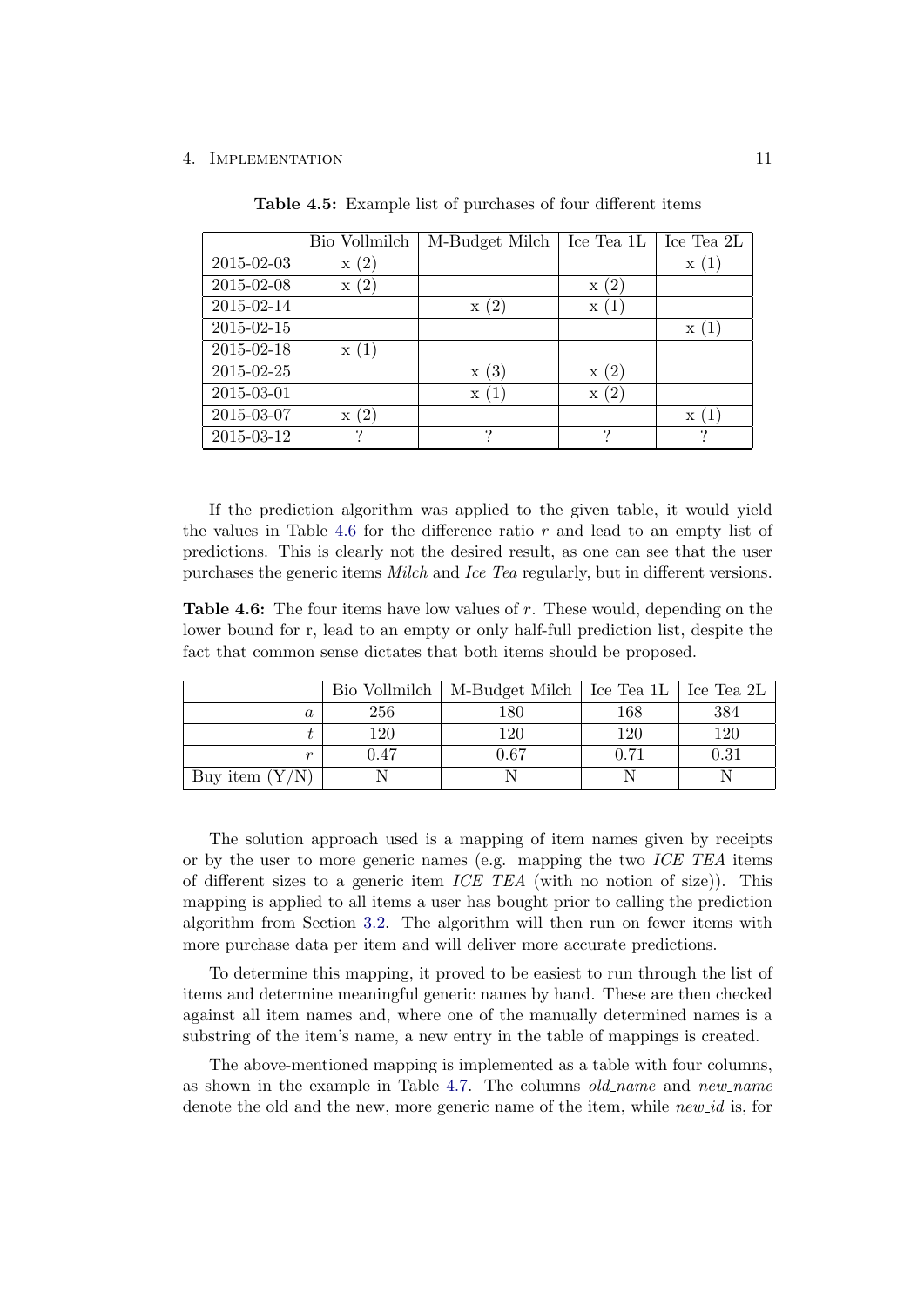#### 4. Implementation 12

<span id="page-14-2"></span>all sets of items mapping to the same generic name, the id of one of the items in the set.

| $old\_id$ | $new_id$ | $old_name$     | $new_name$     |
|-----------|----------|----------------|----------------|
| 31        | 31       | Bio Vollmilch  | <b>MILCH</b>   |
| 41        | -31      | M-Budget Milch | MILCH          |
| 59        | 59       | Ice Tea 1L     | <b>ICE TEA</b> |
| 26        | 59       | Ice Tea 2L     | <b>ICE TEA</b> |

Table 4.7: Excerpt of the table containing all mappings

The application of this mapping leads to a merge of the four initial items into just two items  $(MILCH)$  and  $ICE TEA$ , which hold the purchase data of all items that were mapped to them. This leads to more exact knowledge of the user's shopping behaviour, as more data is available per item.

### <span id="page-14-0"></span>4.1.3 Displaying Discounts

The items that are currently discounted are obtained by using Scrapy [\[3\]](#page-28-3) to crawl the website displaying all discounts. Items are loaded by emulating AJAX requests and extracting the necessary information from the responses. Next, each item is checked against the list of known generic items and, if a mapping exists, the item is renamed to the generic item's name. The item is then stored in the database.

When a user requests predictions, the prediction algorithm is run as usual to obtain a shopping list. For every item in the list, the known discounts are checked and if a discount exists for that item, this information is added to the list.

On the client side, when displaying the predictions, every item that is marked as discounted will feature a small icon (c.f. Figure [4.2\)](#page-15-1).

### <span id="page-14-1"></span>4.2 System Structure

The system is implemented as a Client-Server structure (c.f. Figure [4.3\)](#page-15-2). The client is an Android App running on the user's smartphone, while the server is based on the Django Web Framework [\[4\]](#page-28-4). Communication is based on JSON [\[5\]](#page-28-5) and a REST [\[6\]](#page-28-6) interface on the server side.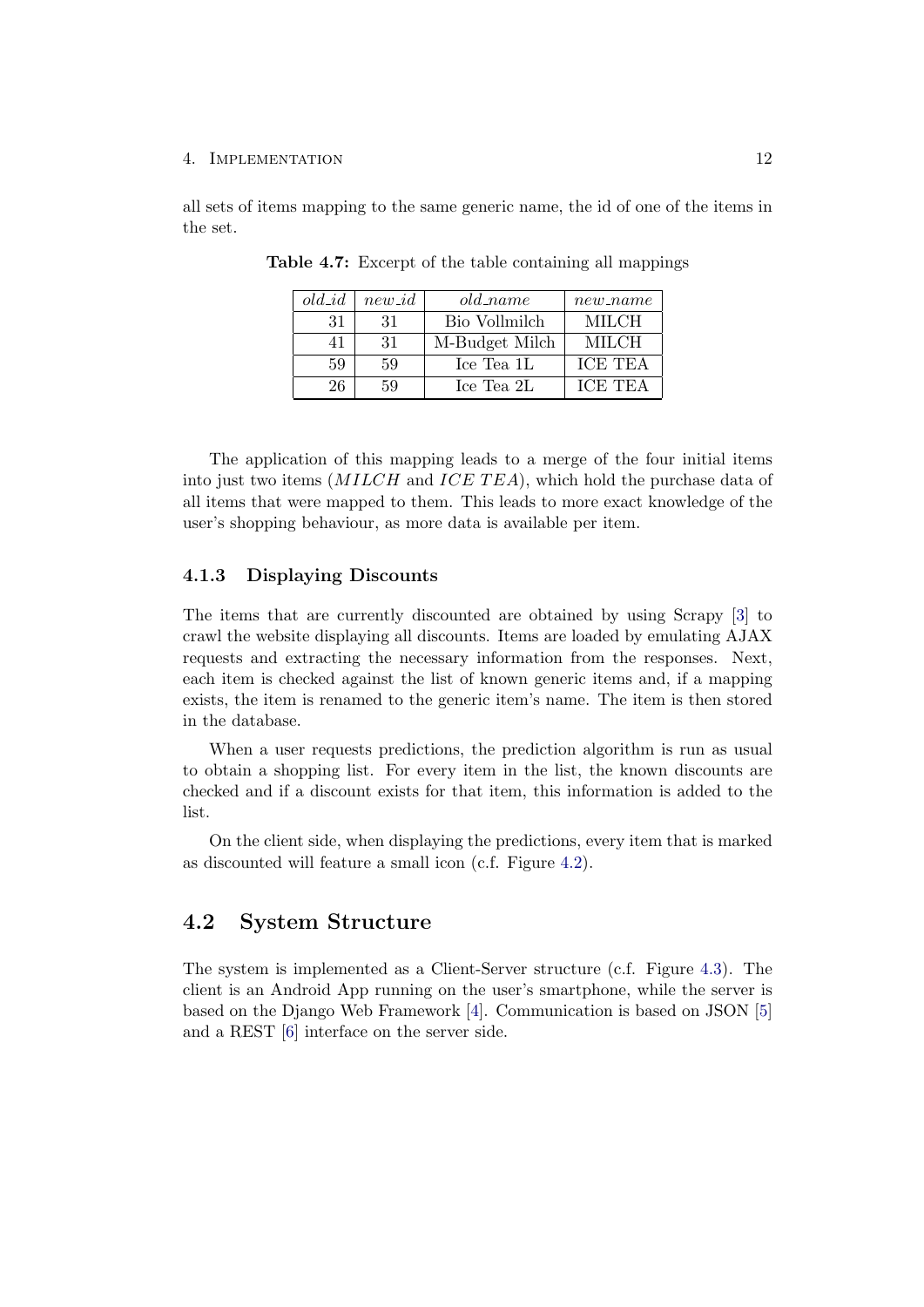4. IMPLEMENTATION 13

<span id="page-15-1"></span>

Figure 4.2: Discounts are indicated by an icon with a percentage sign

<span id="page-15-2"></span>

Figure 4.3: Architecture diagram of the System

## <span id="page-15-0"></span>4.3 Authentication

Users authenticate themselves with their Google Accounts. This is achieved by using Google Sign-In for Android [\[7\]](#page-28-7). The process is similar to the OAuth [\[8\]](#page-28-8)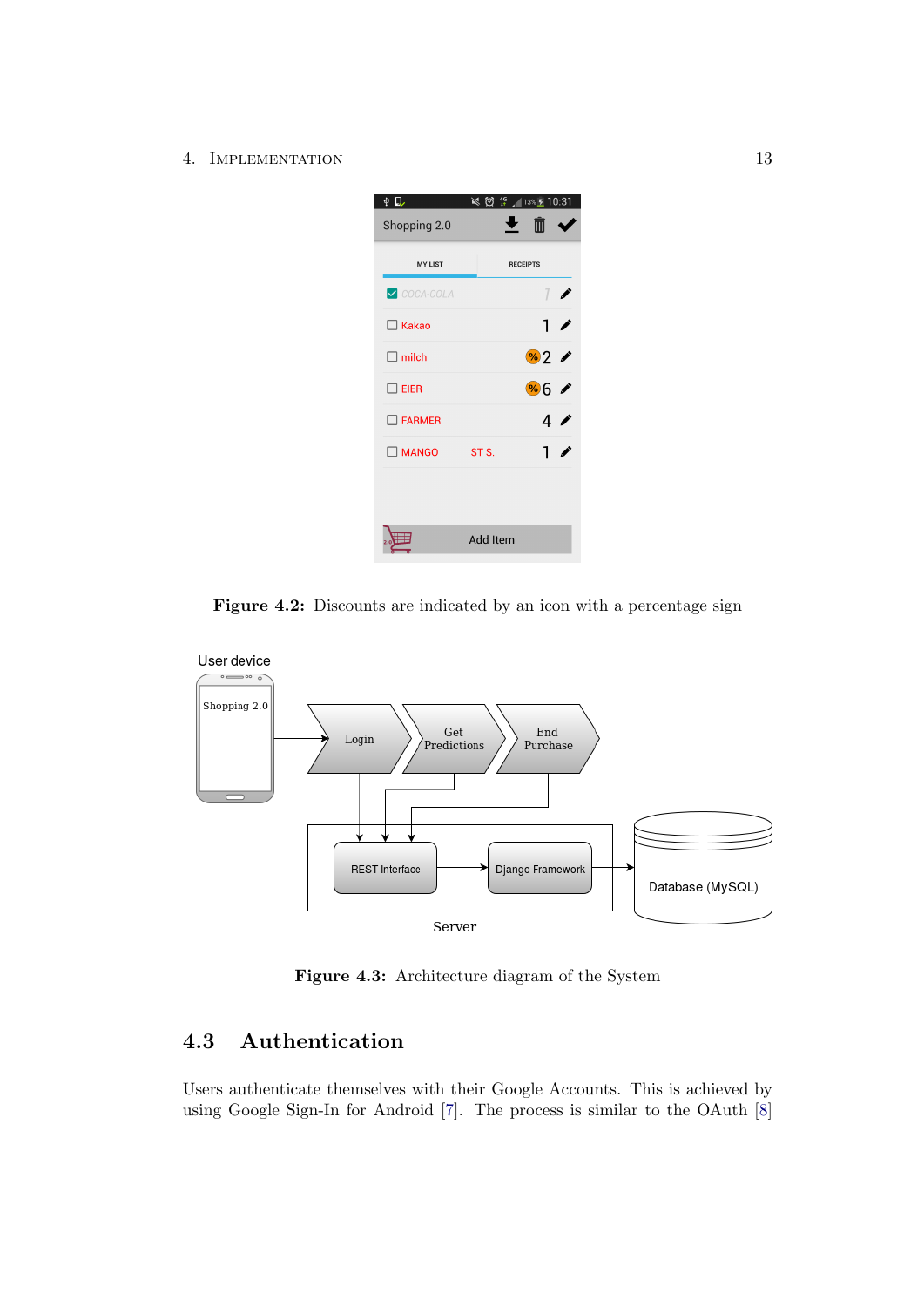#### 4. Implementation 14

authentication process. The app asks the user to log in with their Google account and, if consent is given, obtains a token from Google's OAuth servers. This token is then sent to the server, which verifies its validity. Next the necessary login information (mail address  $\&$  unique id) is extracted and checked against the database.

If a user with the given data exists, a unique session id is created by the server and sent back to the user. All subsequent requests include said session id and are authenticated by it.

If no user is found, a new user is created and the App asks the user to enter the login credentials for his Cumulus account. This data is then sent to the server and stored. As above, a session id is created and sent to the user to finish the login process.

## <span id="page-16-0"></span>4.4 Communication

All communication between client and server is stateless in the sense that the server does not keep track of what request is received by which client. Requests are sent to the server's REST interface, with all additional data added in JSON format.

On the client side, requests are sent asynchronously to the corresponding interface, however the client does not block while waiting for a response. The response is, as soon as received, handled by a callback function.

Furthermore, communication is kept to a minimum. The only app functions triggering a request are logging in, requesting predictions, loading old receipts, and uploading shopping lists at the end of a purchase. All other functions are executed locally on the client side, and results are stored on the client's device.

## <span id="page-16-1"></span>4.5 Client

As mentioned before, the client is an Android App running on the user's smartphone. The client functionality consists mainly of offering a shopping list to the user. All calculations are done on the server, the app only displays the resulting predictions.

After successfully logging in, the user is presented a screen similar to the one depicted in Figure [4.4.](#page-17-0) Items displayed in red font are predictions loaded from the server, items in black are created by the user or predicted items that have been edited.

Predictions are loaded automatically when logging in, but can also be requested manually by pressing the button in the title bar. They are received in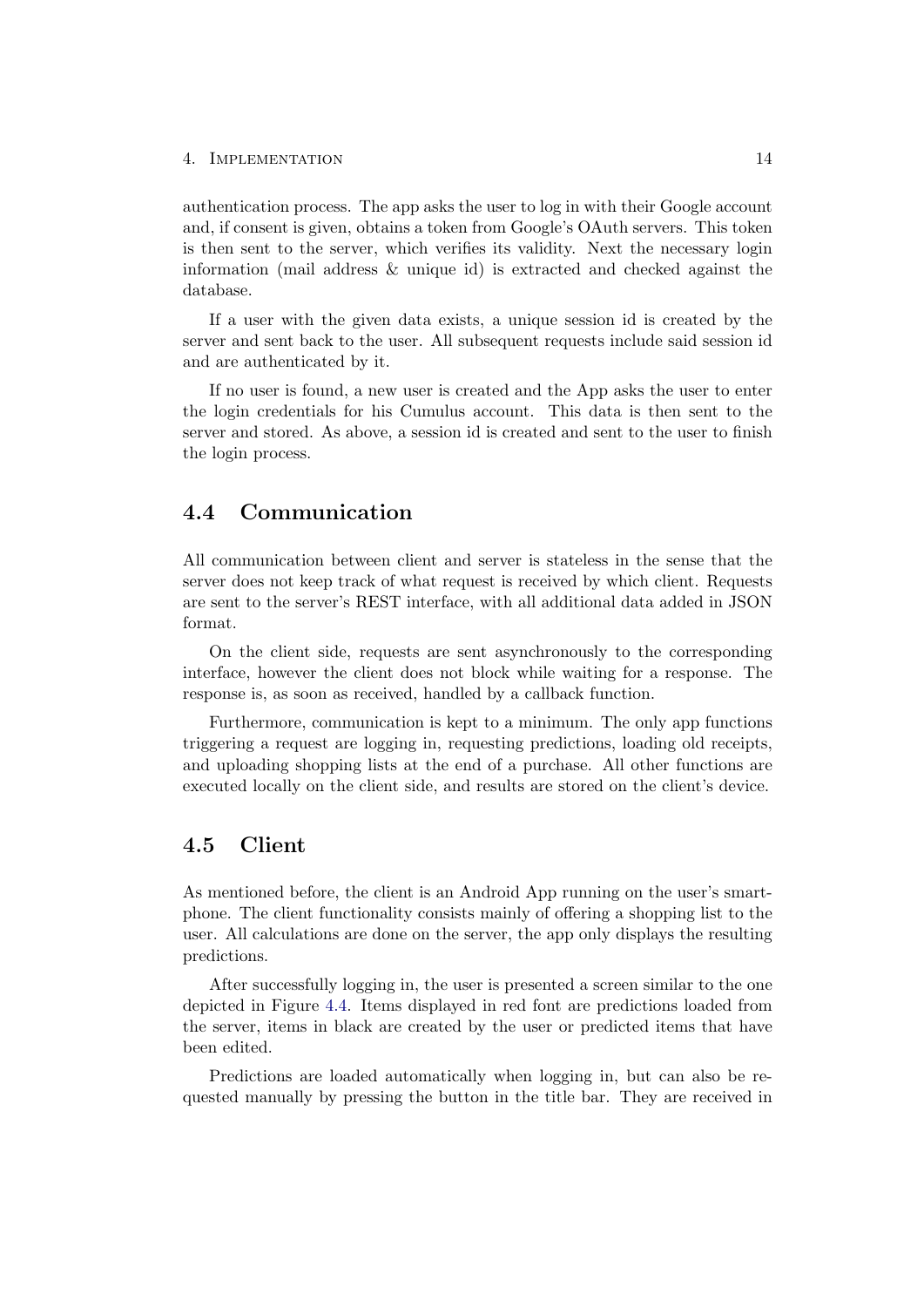<span id="page-17-0"></span>4. IMPLEMENTATION 15



Figure 4.4: Screen presented to the user after Login

JSON format, converted into objects of the class Item and displayed in the list.

Any changes to the list (addition, editing or deletion of items) is stored locally on the user's device, but not uploaded to the server.

Items are checked or unchecked by either pressing the checkbox or the line the item is displayed on. Subfigure [4.5b](#page-18-2) shows a list with two items checked.

Editing items is achieved by pressing the pencil icon of the respective item (c.f. Figure [4.5\)](#page-18-2), changing name and amount and confirming the change. The change is then reflected on the list.

The list is sorted by first listing all checked items and then displaying the rest in the order they are proposed or were added.

The tab Receipts shows an overview over the user's previous purchases. Detailed information such as the items bought and the amount they were bought at is available by pressing the corresponding receipt (c.f. Figure [4.6\)](#page-19-0). It is further possible to add previously bought items to the list by pressing the button next to it that shows  $a + sign$ .

Upon completion of the purchase, the user confirms this by pressing the black checkmark icon. The list is converted into JSON format and sent to the server. The server stores the data and then sends an acknowledgment to the App. As soon as that is received, the list is cleared and the user informed about the successful upload of the list.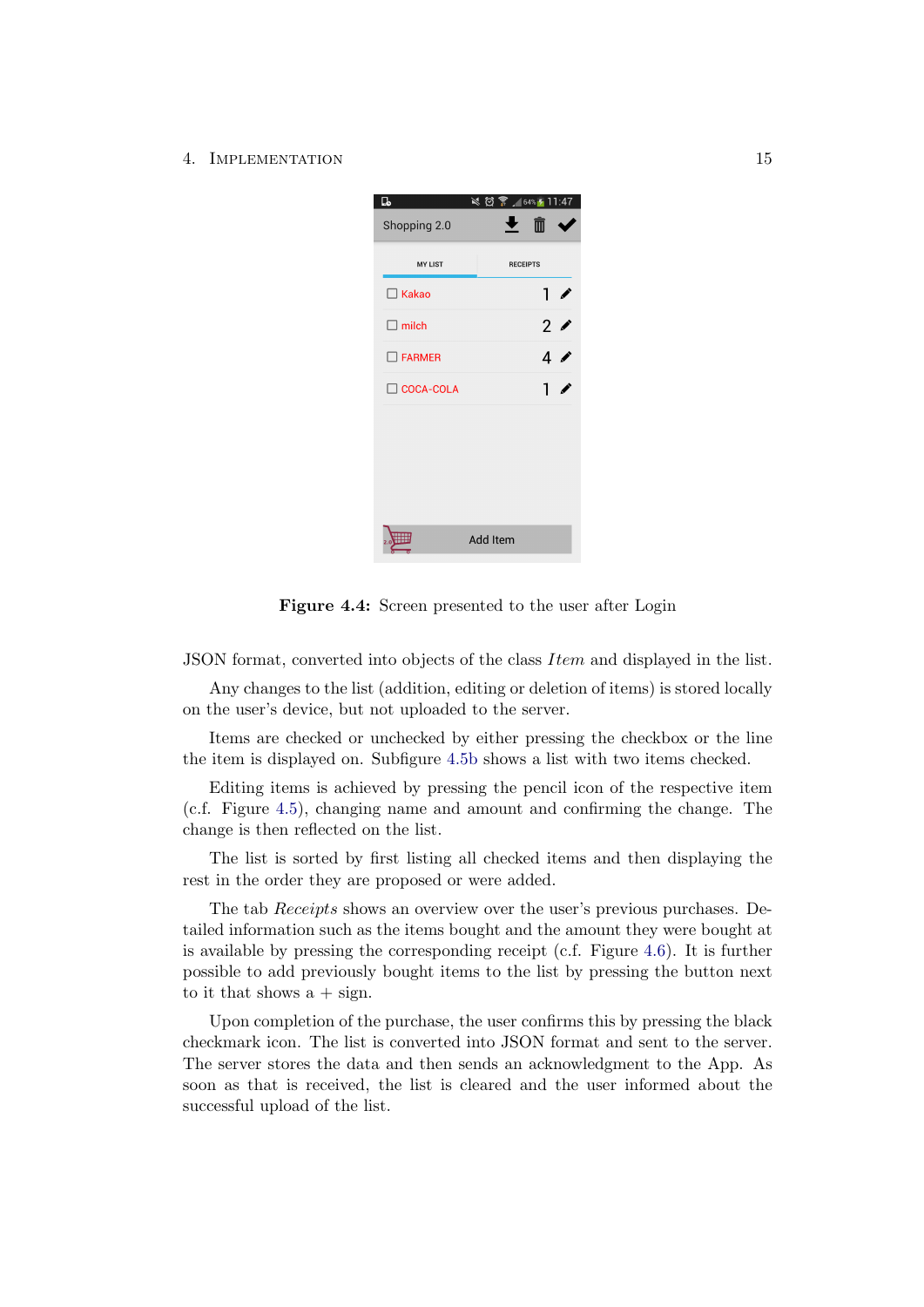#### 4. Implementation 16

<span id="page-18-2"></span>

Figure 4.5: Editing items

## <span id="page-18-0"></span>4.6 Server

The server is implemented in Python. The Django Web Framework [\[4\]](#page-28-4) is used for generation and management of the server logic and the data models, as well as for communication (by offering REST interfaces). The requests are routed through the views of the interface to the respective functions.

### <span id="page-18-1"></span>4.6.1 Data Retrieval

All data about user purchases is obtained by downloading the receipts associated with the user's Cumulus account and stored by Migros. Migros offers an online platform [\[9\]](#page-28-9) which displays the receipts of all purchases where the user presented his Cumulus card, along with what items were purchased at what amount and what price, as well as date, time and store where the purchase took place.

Whenever a user is authenticated as described in Section [4.3,](#page-15-0) the server gets and stores any new receipts added to the user's Cumulus account. This is achieved by opening a browser session using the python package mechanize [\[10\]](#page-28-10), authenticating said session with the credentials stored in the database and emulating JavaScript to display and download any receipts not stored yet.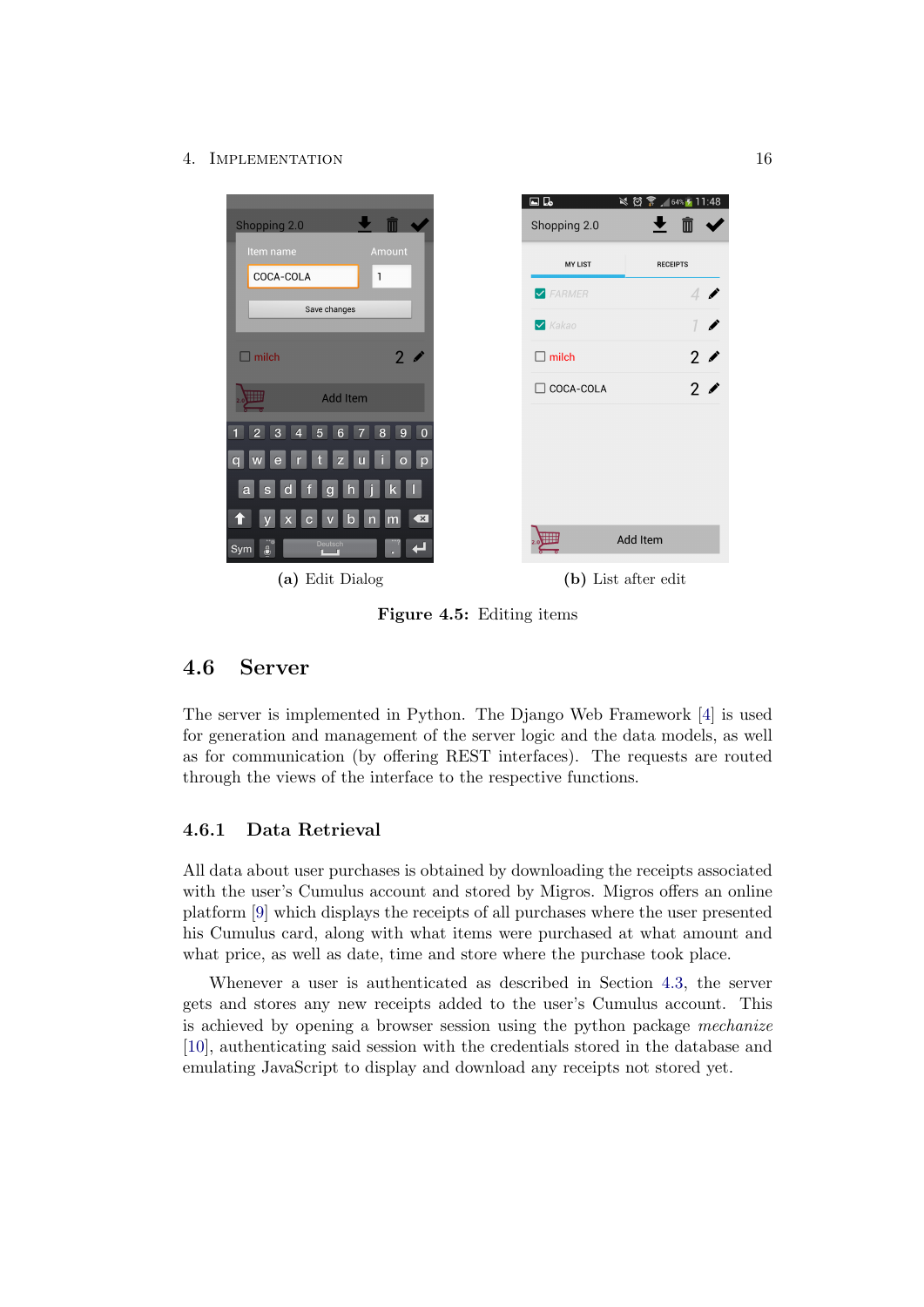<span id="page-19-0"></span>

| e r                      |                       | $\leqslant$ 0 $\frac{1}{3}$ , 64% f 11:48 |       |
|--------------------------|-----------------------|-------------------------------------------|-------|
| Shopping 2.0             |                       |                                           |       |
| <b>MY LIST</b>           |                       | <b>RECEIPTS</b>                           |       |
| 14.09.2015<br>18:27      | 7HM<br>Hauptbahnhof   |                                           | 37.80 |
| 12.09.2015 7H M<br>17:16 | Hauptbahnhof          |                                           | 41.15 |
| 28.08.2015<br>16:01      |                       | ZH M Hauptbahnhof                         | 14.0  |
| 26.08.2015<br>20:15      | 7HM<br>Hauptbahnhof   |                                           | 26.95 |
| 21.08.2015<br>18:51      |                       | ZH M Hauptbahnhof                         | 19.0  |
| 20.08.2015<br>15:37      | <b>ZH M Rigiplatz</b> |                                           | 7.65  |
| 15.08.2015 ZH M<br>18:39 | Hauptbahnhof          |                                           | 24.45 |
| 15.08.2015 7H M          |                       |                                           | 30 75 |

| ⊡ ⊡                    |                                  | $\leqslant$ $\otimes$ $\hat{?}$ / 65% $\frac{1}{2}$ 11:48 |
|------------------------|----------------------------------|-----------------------------------------------------------|
|                        |                                  |                                                           |
|                        |                                  | 37.8103                                                   |
| SQ ANANAS STUECKE 260G |                                  | 1                                                         |
| BIO INGWER AB H.       |                                  | 0.095                                                     |
| COCA-COLA LIFE 50CL    |                                  | 1                                                         |
| BROCCOLI LOSE          |                                  | 0.368                                                     |
|                        | SQ CASHEWKERNE 200G BTL          | 1                                                         |
| ICE TEA ZITRONE K 2L B |                                  | 1                                                         |
|                        | <b>BIO M-DRINK PAST TETRA 1L</b> | 1                                                         |
| CS SWEET&SOUR SAUCE    |                                  | 1                                                         |
|                        | PONTI CREMA ACETO BALSAM.        | 1                                                         |
| MANGO                  | ST S.                            | 1                                                         |
|                        | CURRY MADRAS SCHARF 33G          | 1                                                         |
| PEPERONI ROT LOSE      |                                  | 0.298                                                     |
|                        | Close                            |                                                           |
|                        |                                  |                                                           |

(a) Edit Dialog (b) List after edit

Figure 4.6: Editing items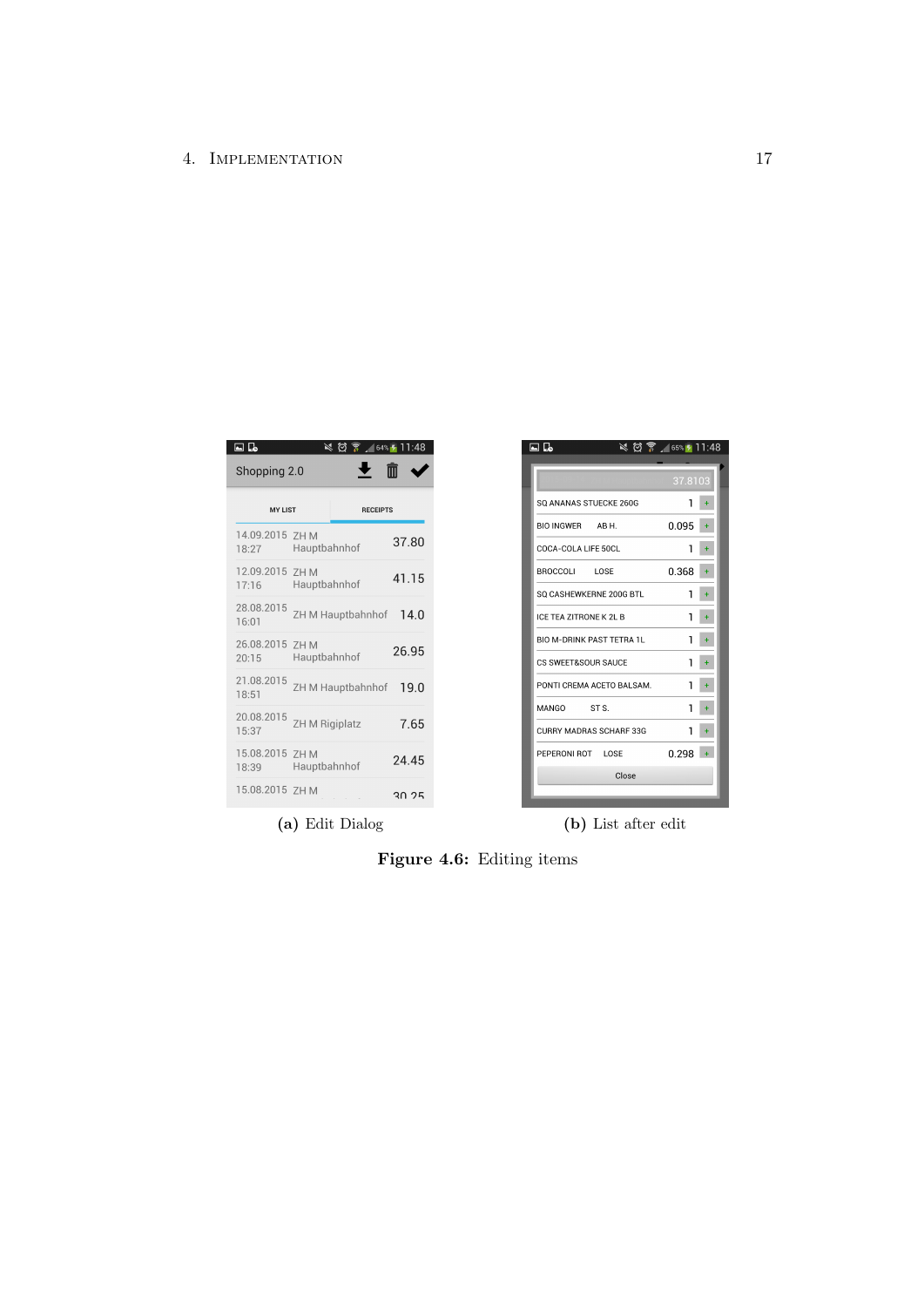## CHAPTER<sub>5</sub>

# <span id="page-20-0"></span>Tuning & Evaluation

## <span id="page-20-1"></span>5.1 Parameter Tuning

The bordering parameters  $r_{min}$  and  $r_{max}$  of the prediction algorithm are determined by evaluating predictions for different values. This is done by taking a subset of a user's receipts stored in the database and, for different parameter values, predicting the items appearing on the first half of the remaining receipts.

Note that this split is necessary, since the second half will be used as a test set to evaluate predictions (and therefore also the parameters tuned in this section), and should therefore differ from the test set used in this section. The predictions are then evaluated to determine the best values for the parameters. For this evaluation, the following three scores are taken into consideration:

- 1. Average amount of items predicted: How many items the predicted shopping lists contained on average. This score is necessary to prevent selection of parameters which would lead to lists of predictions with either too few or too many items.
- 2. Correct predictions: How many of the predicted items appeared on the actual receipt
- 3. Percentage of correct predictions: Percentage of correct predictions to average amount of items predicted

To determine  $r_{min}$ ,  $r_{max}$  is set to a reasonable value of 1.8. Then, the evaluation function runs over the test set mentioned above for values of  $r_{min}$  ranging from 0.3 to 1.2, in steps of 0.1.

Figures [5.1](#page-21-0) and [5.2](#page-21-1) display the three scores for the range under test. Since the percentage of predictions that are correct stays almost the same, it seems best to set  $r_{min}$  to a value that leads to a reasonable amount of predictions, since neither two nor nine predictions appear good for usability. The value of  $r_{min}$  is therefore set to 0.7.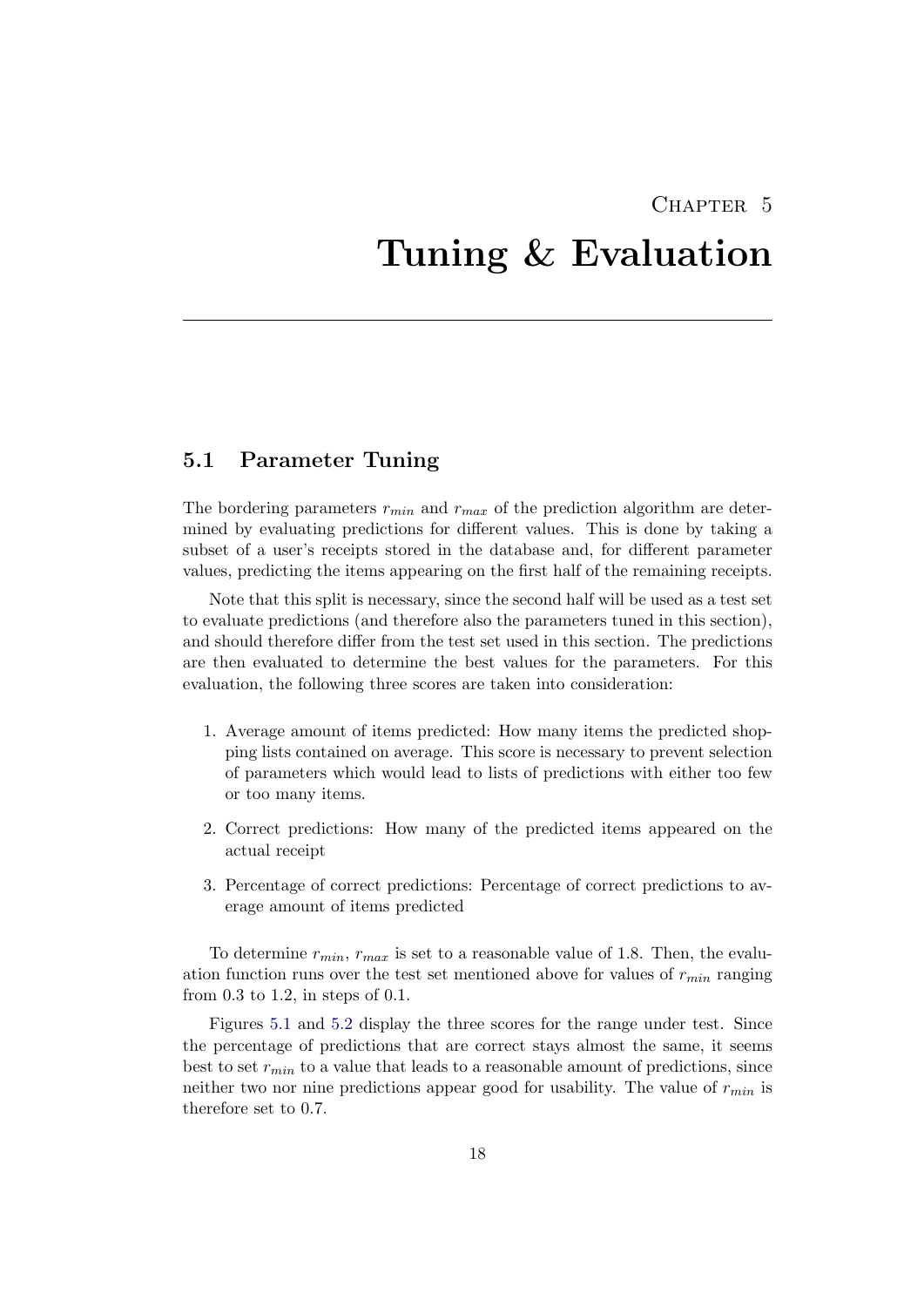<span id="page-21-0"></span>

Figure 5.1: The upper line represents the average amount of items predicted, the bottom line shows the amount of correct predictions, i.e. items that were predicted and bought by the user. It can be seen that both the average amount of items predicted and the amount of correct predictions decreases with increasing values of  $t_{min}$ .

<span id="page-21-1"></span>

Figure 5.2: The percentage of correct predictions varies little for all values of  $r_{min}$  under test.

Determining a value for  $r_{max}$  is more complicated. A static upper bound is not the ideal solution, as items purchased very often (e.g. every three days) would cross the upper bound after a relatively short amount of time and would from then on not be proposed again.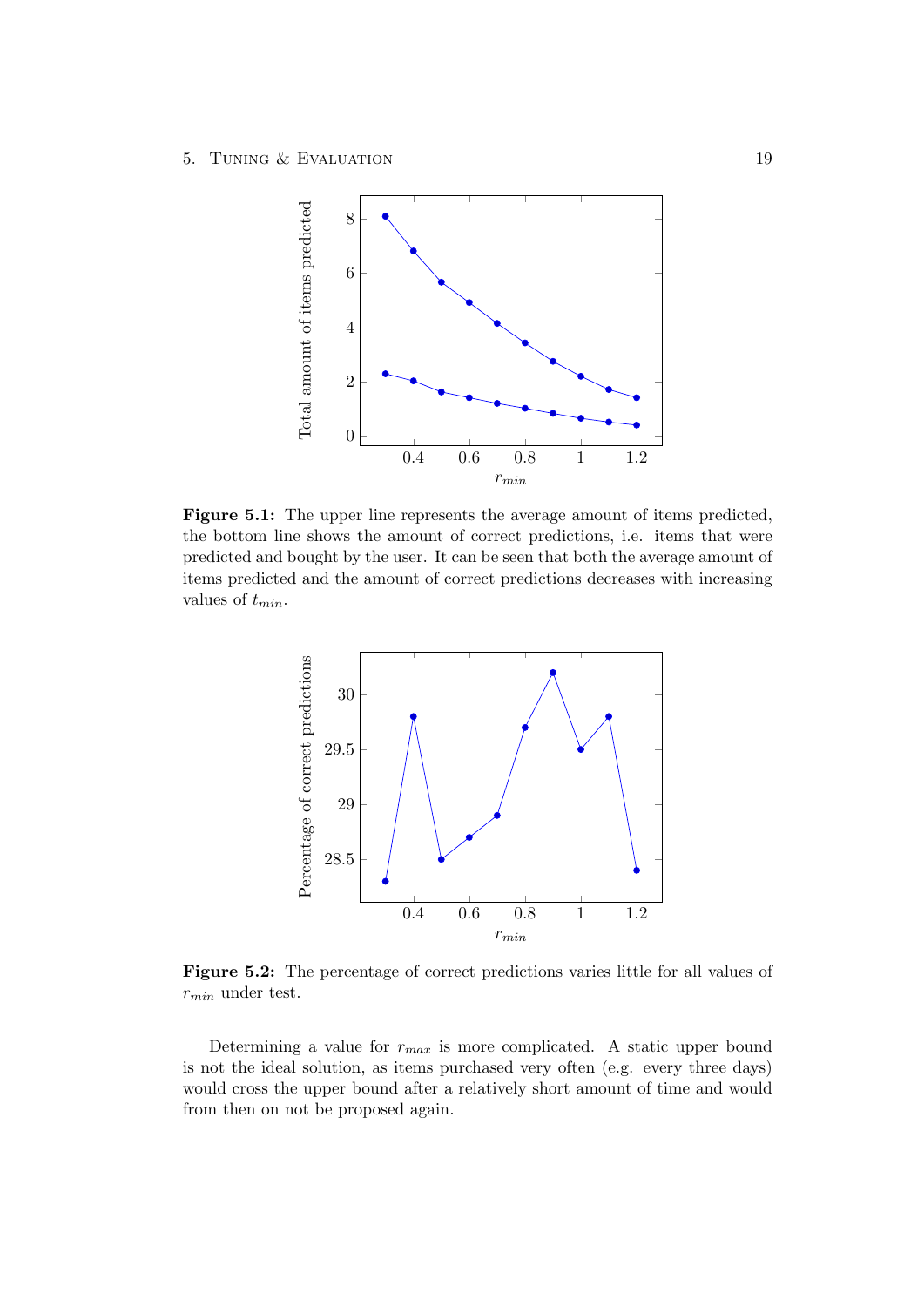Consider an example similar to the one used in Section [1,](#page-8-0) reduced to one item (ICE TEA), in Table [5.1.](#page-22-0) The item, as shown in Table [5.2](#page-22-1) is bought every three days. Such a small difference between purchases leads to the difference ratio r growing quickly in few days time (e.g.  $r = 2.28$  after only seven days). Any static upper bound on  $r$  in a sensible range will therefore be crossed in a relatively small period of time, meaning that items bought often will not be predicted anymore after only a few days.

It is also not a good option to increase the upper bound indefinitely, as for example an upper bound of  $r_{max} = 3.0$  applied to an item every 20 days means that the item will be predicted until 60 days have passed since the last purchase, which decreases user-friendliness.

|            | <b>ICE TEA</b> |
|------------|----------------|
|            |                |
| 2015-02-03 | x(2)           |
| 2015-02-06 | x(2)           |
| 2015-02-08 | x(3)           |
| 2015-02-12 | x(2)           |
| 2015-02-15 | x(2)           |
| 2015-02-22 |                |

<span id="page-22-0"></span>Table 5.1: Example list of regular purchases the item ICE TEA

<span id="page-22-1"></span>**Table 5.2:** The value of  $r$  increases quickly and crosses sensible upper bounds early

|         | ICE TEA |
|---------|---------|
| $\it a$ | 72      |
| Ť.      | 164     |
|         | 2.28    |

To fix this issue, the upper bound is implemented as a dynamic bound that is different for each item and is inversely proportional to the value of  $\alpha$  for the item under test. This ensures that items with a low a will have a higher upper bound  $r_{max}$  on r, i.e. they will be predicted for a longer time.

We are therefore looking for an equation for the upper bound  $r_{max}$  dependening on the average time difference a introduced in Section [3.2](#page-6-0) of the form

$$
r_{max} = \frac{c}{a^n} + b,
$$

with three unknown parameters  $c, b$ , and  $n$ .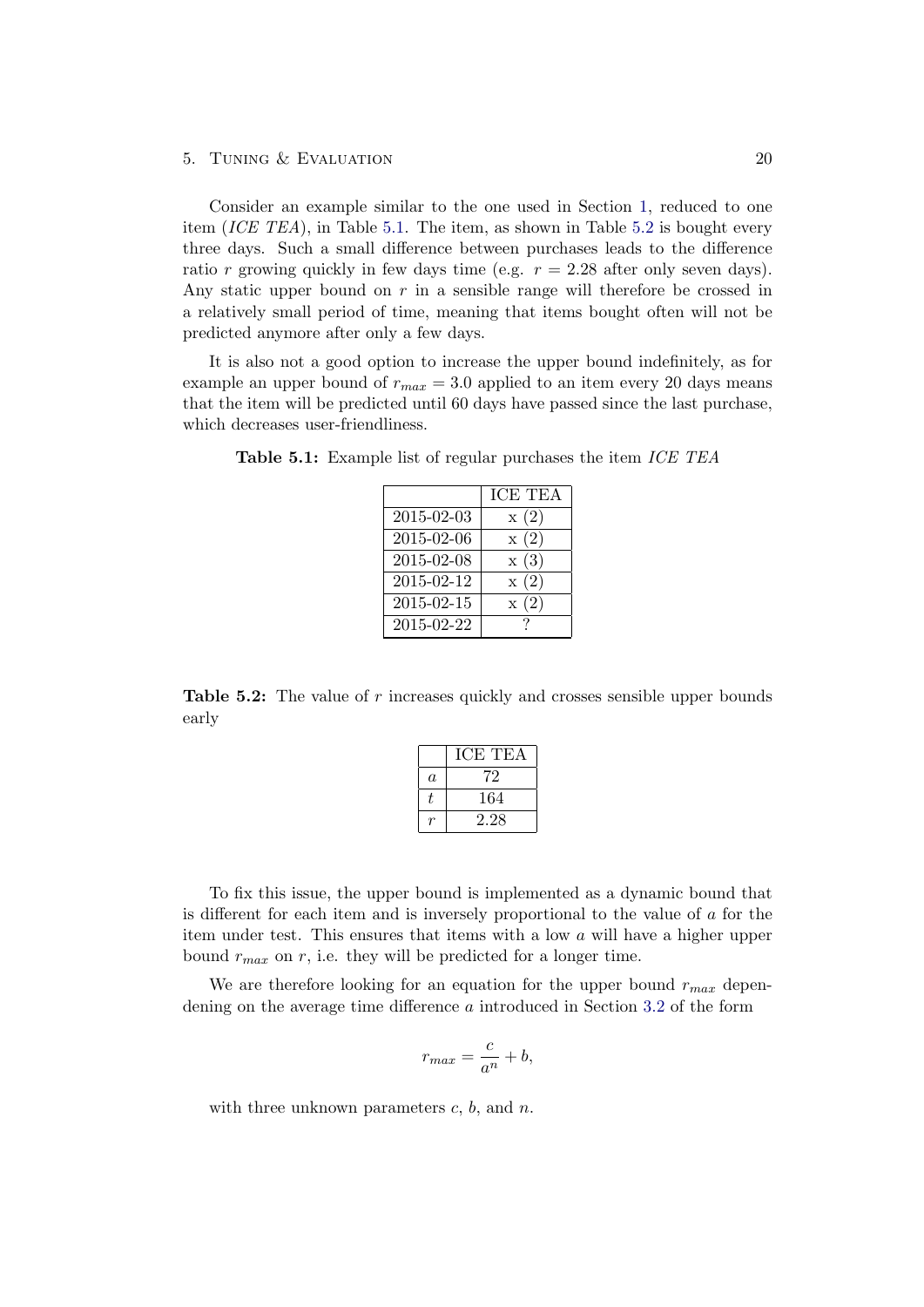To determine good values for these parameters,  $n$  and  $c$ ,  $b$  are in turn fixed and the other paramater(s) are optimized with regard to the percentage of correct predictions and the average amount of predictions. To visualize this process, Figures [5.3](#page-23-0) and [5.4](#page-23-1) show the resulting scores of an optimization step for  $n$  with fixed  $c = 18$  and  $b = 0.8$ .

<span id="page-23-0"></span>

<span id="page-23-1"></span>Figure 5.3: The average amount of items predicted decreases for increasing values of *n* for given parameters  $c = 18$  and  $b = 0.8$ 



Figure 5.4: The percentage of predicted items that was bought reaches a maximum for  $n = 0.6$ 

The values obtained in the end were  $c = 17$ ,  $n = 0.6$  and  $b = 1$ , leading to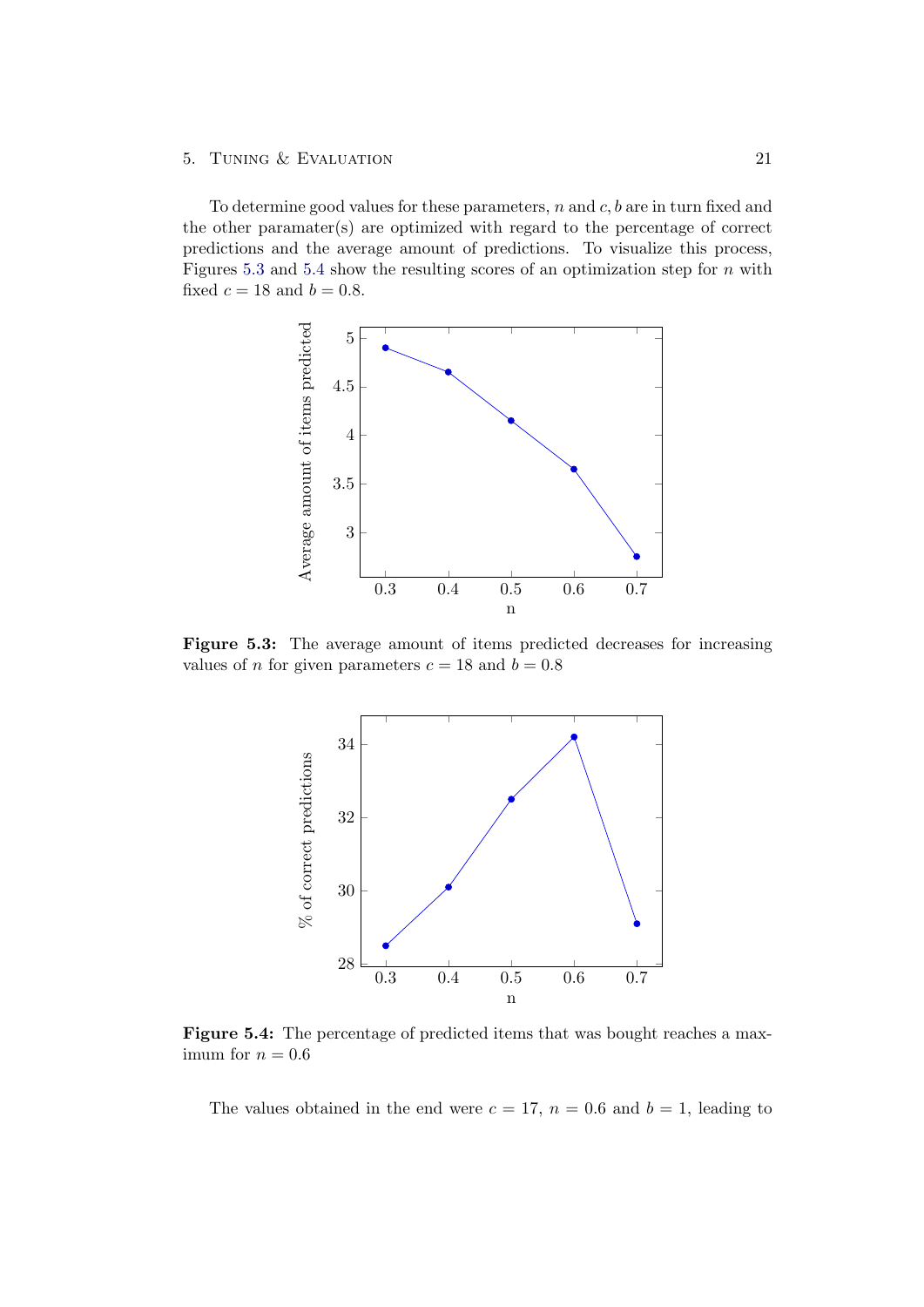the following equation for determining the upper bound  $r_{max}$ :

$$
r_{max} = \frac{17}{a^{0.6}} + 1.0,
$$

where a is the average time difference between purchases of the item.

Adding this formula to the existing prediction algorithm and applying it to the example data results in a higher upper bound for the item ICE TEA and leads to the item being predicted.

The effectiveness of this dynamic bound is evaluated in Section [5.2.](#page-24-0)

## <span id="page-24-0"></span>5.2 Evaluation of Predictions

The prediction algorithm is evaluated by first running it without any features tuned on (i.e. evaluating the concept used), and then turning on features one by one. This approach helps in visualizing the effect the features described in Section [4.1](#page-9-1) have on the predictions and thus also helps evaluating them and justifying their use in the algorithm

Evaluation of the predictions is done by taking all but the last 100 receipts of a user as a base for predictions and predicting each of the 100 receipts. The two scores used to evaluate the correctness of the predictions are:

- 1. The percentage of predicted items that showed up on the actual receipt
- 2. The amount of items that were bought by the user but not predicted by the algorithm.

The following four evaluations are run as described and the two scores are obtained for each one of them:

- Evaluation 1: The base algorithm runs without merging items into generic items and by using a static upper bound instead of a dynamic one.
- Evaluation 2: The dynamic upper bound as determined in Section [5.1](#page-20-1) is added to the algorithm.
- Evaluation 3: The merging of items into generic items is turned on again, but the algorithm runs with a static upper bound.
- Evaluation 4: Both merging of items and the dynamic upper bound are turned on.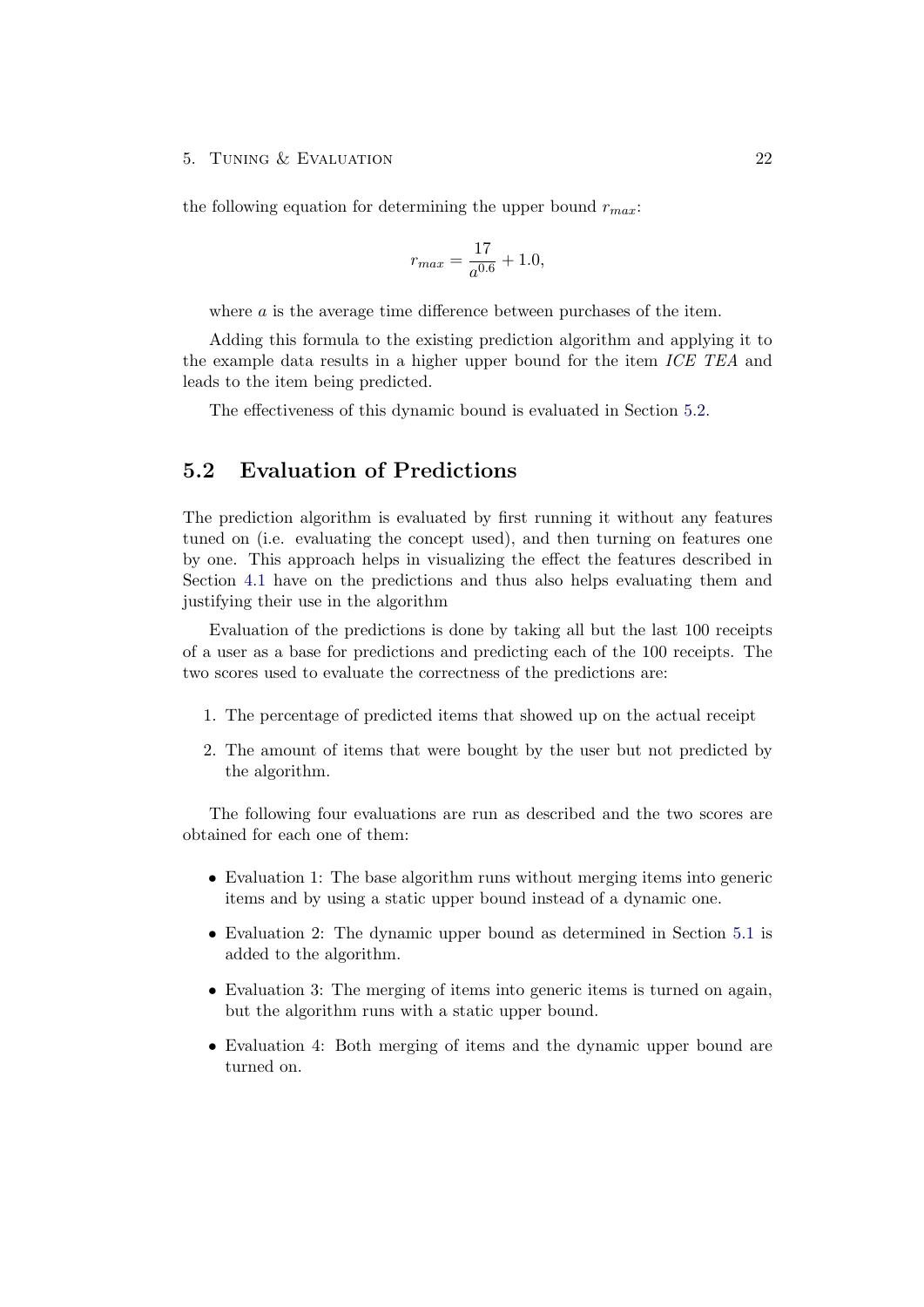<span id="page-25-0"></span>In Figures [5.5](#page-25-0) and [5.6,](#page-25-1) the two scores are displayed for each of the four evaluations described above.



<span id="page-25-1"></span>Figure 5.5: Both features lead to an increase of the percentage of correct predictions



Figure 5.6: The percentage of bought items that were not predicted decreases when merging items

The results imply that merging items has a significant positive effect on both the percentage of correct predictions, which almost doubled (Evaluation 1 vs. Evaluation 3), and the percentage of bought items that were not predicted. Thus, the feature's inclusion in the algorithm is justified.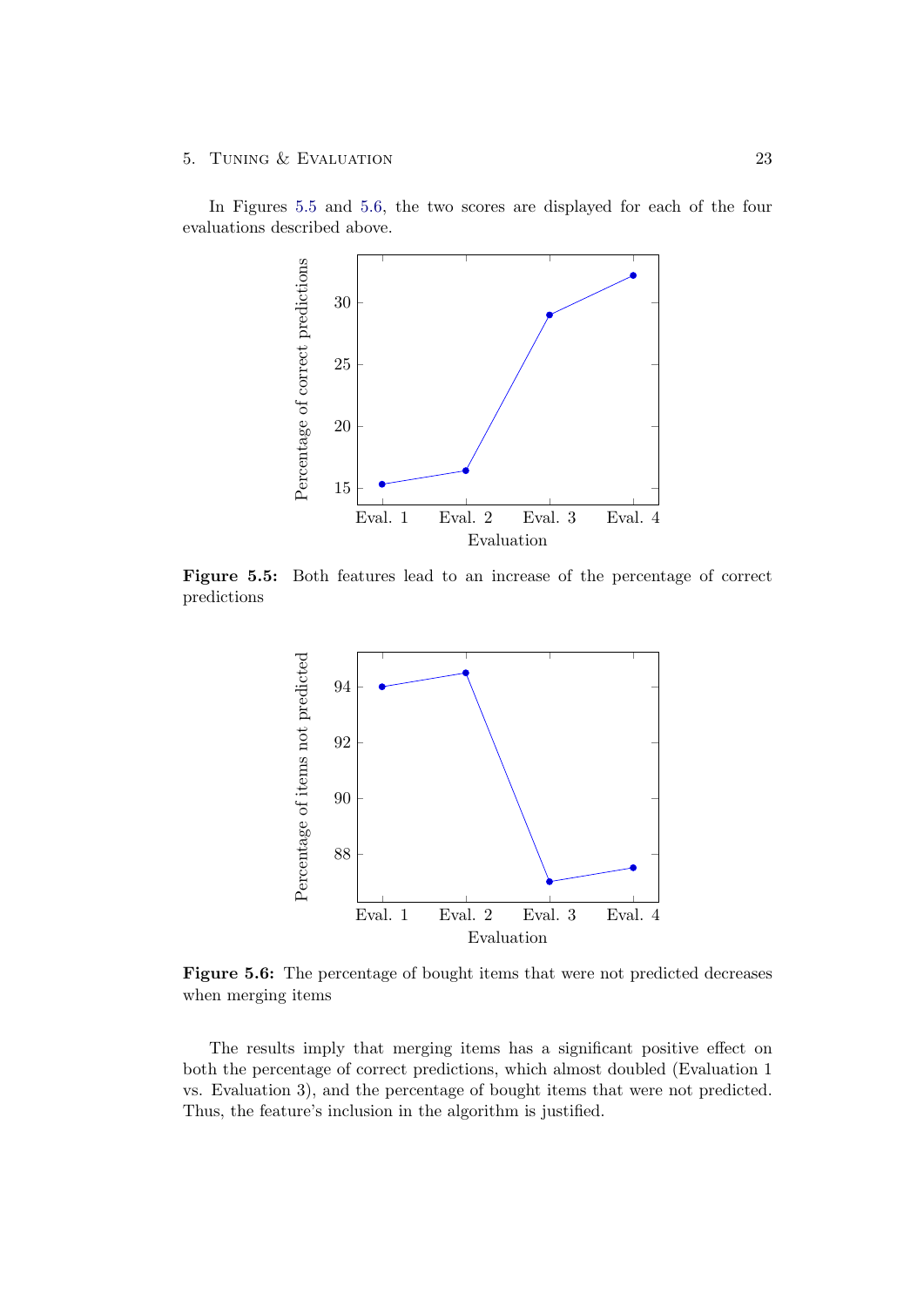Analyzing the effect of the dynamic upper bound leads to an interesting notion. The percentage of correct predictions increases as desired, but the percentage of bought items that were not predicted increases as well. This is a result of the dynamic upper bound leading to less predictions per purchase (3.7 instead of 4.3 predictions per purchase on average). As the increase in the percentage of correct predictions is higher than the increase in items bought that were not predicted, the inclusion of this feature in the predictions algorithm is justified as well.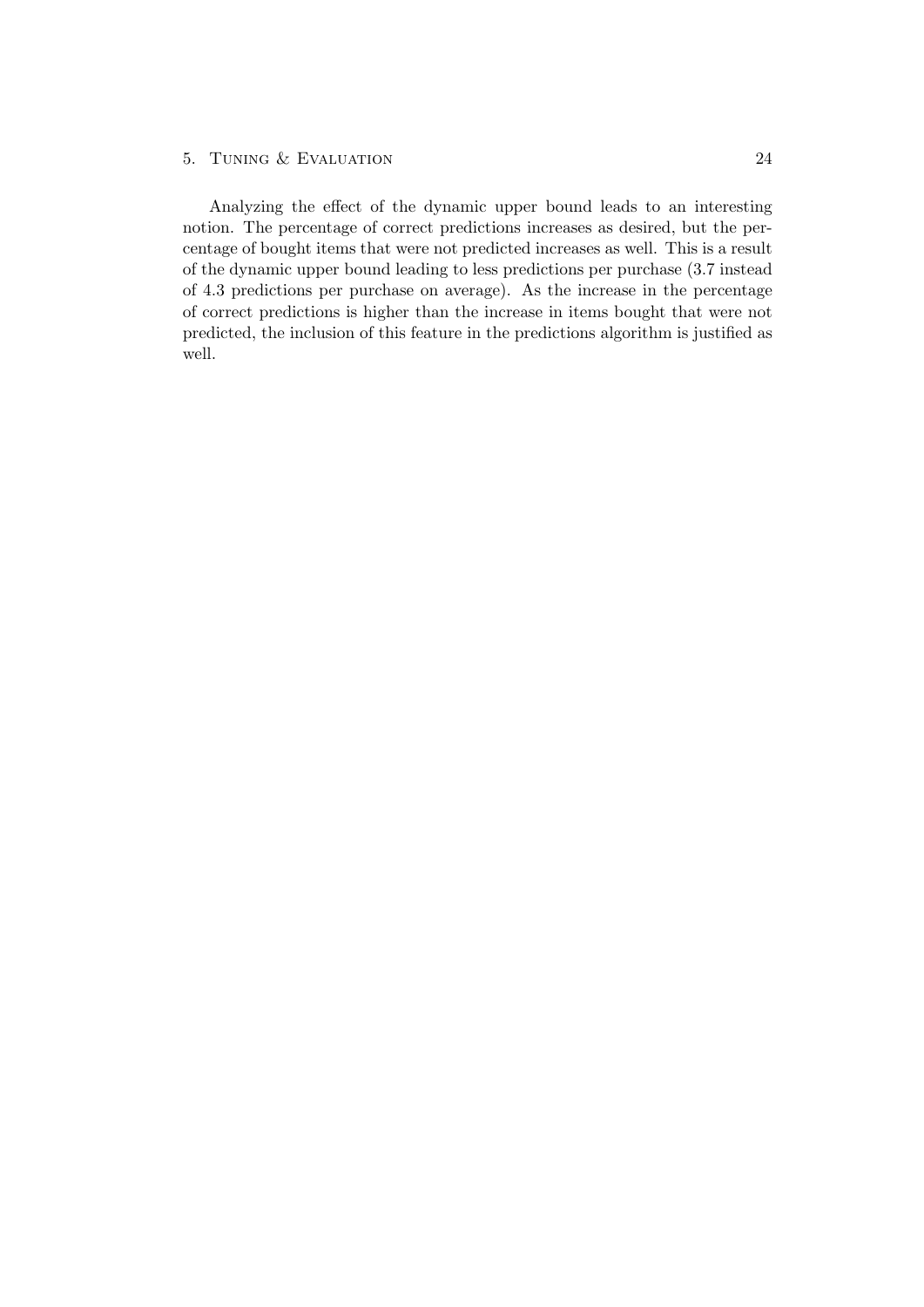## CHAPTER<sub>6</sub>

# <span id="page-27-0"></span>Future Work & Conclusion

The prediction algorithm as well as the different features shown are by themselves a solid result, but can also be enriched further.

First, in Section [5.1,](#page-20-1) the value of the lower bound for the prediction algorithm was chosen by aiming at an average of four items per prediction. This value could also be determined dynamically for each user, for example by analyzing the amount of items the user buys on average per purchase. Especially for users with few, but big purchases, a higher amount of predictions may be desirable.

Next, it would be interesting to come up with a different approach at predicting items and evaluate it against the prediction algorithm presented in this paper. Alternatively, the algorithm could be extended with more features that would improve the predictions.

Further, the app only works when the user is connected to the internet. However not all stores offer good coverage. One could therefore extend the app by, for example, loading predictions and old receipts in a background service.

Finally, the current version of the app only collects the order in which the items were checked in, meaning a lot of usage data is not analyzed. Surely, additional functionality and possibly improved predictions could be derived from collecting more data.

All in all, the paper presents a solid structure for improving shopping experience by offering a digital shopping list with prediction of items and other features helping the user. These have been shown to have a significant positive effect. The presented solution could be improved easily by adding additional features or addressing some of the issues mentioned above.